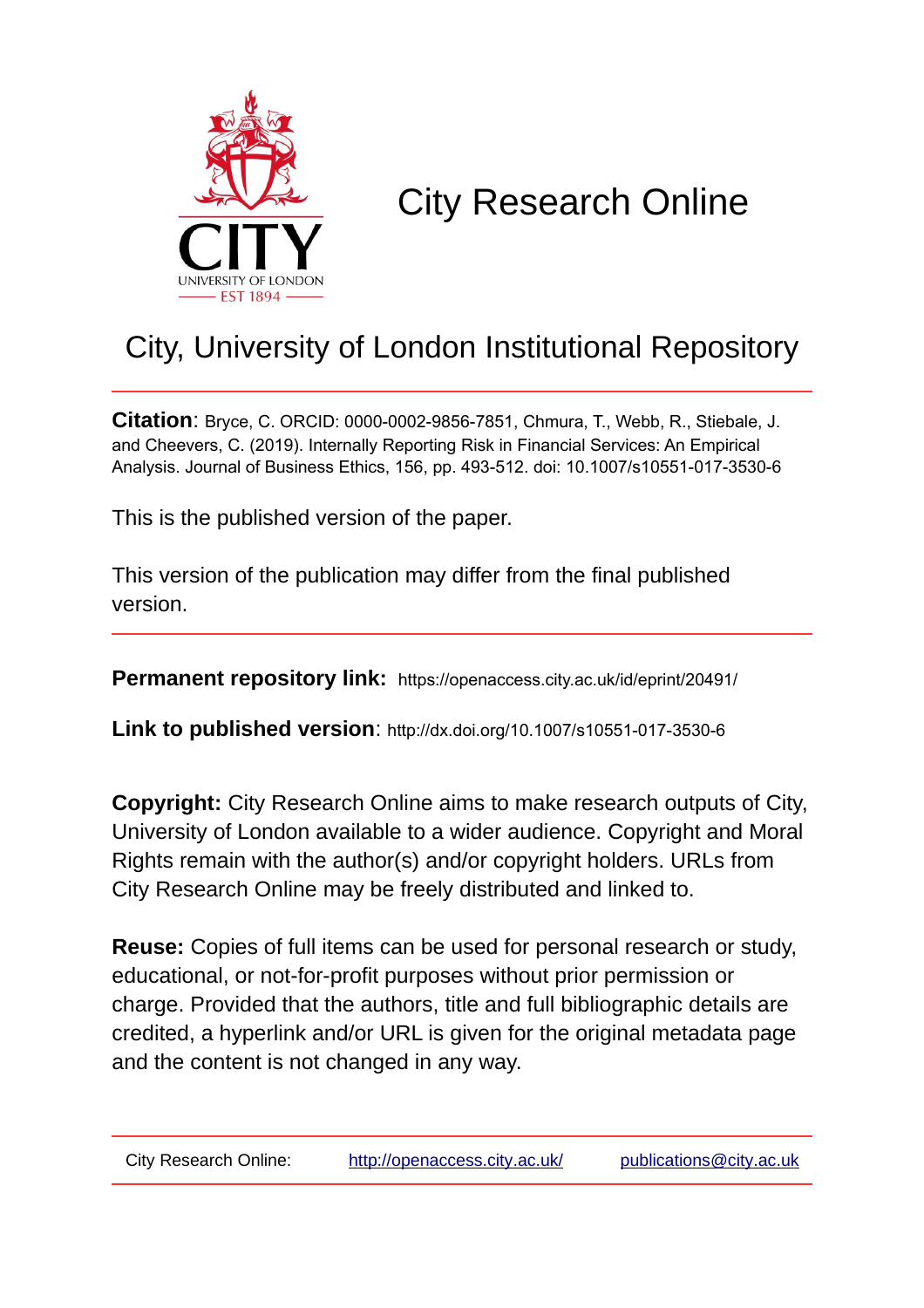ORIGINAL PAPER



# Internally Reporting Risk in Financial Services: An Empirical Analysis

Cormac Bryce<sup>1</sup> • Thorsten Chmura<sup>1</sup> • Rob Webb<sup>1</sup> • Joel Stiebale<sup>2</sup> • Carly Cheevers<sup>3</sup>

Received: 20 September 2016 / Accepted: 2 April 2017 © The Author(s) 2017. This article is an open access publication

Abstract The enduring failure of financial institutions to identify and deal with risk events continues to have serious repercussions, whether in the form of small but significant losses or major and potentially far-reaching scandals. Using a mixed-methods approach that combines an innovative version of the classic dictator game to inform prosocial tendencies with the survey-based Theory of Planned Behaviour, we examine the risk-escalation behaviour of individuals within a large financial institution. We discover evidence of purely selfish behaviour that explains the lack significance in pressure to adhere to the Subjective Norms of colleagues around intention to report risks. A finding that has potentially important implications for efforts to instil a high-error management climate and incentivise risk reporting within organisations where risk, if ignored or unchecked, could ultimately have consequences that extend far beyond the institutions themselves.

Keywords Risk escalation · Dictator game · Meta-analysis - Error management climate

# Introduction

Trader 1: 'What's the call on the LIBOR'? Trader 2: 'Where would you like it'?

 $\boxtimes$  Cormac Bryce cormac.bryce@nottingham.ac.uk

<sup>1</sup> Nottingham University Business School, University of Nottingham, Nottingham, UK

<sup>2</sup> Hienirch-Heine University, Dusseldorf, Germany

<sup>3</sup> Geary Institute, University College Dublin, Dublin, Ireland

Trader 3: 'Mixed feelings. But mostly I'd like it all lower so the world starts to make a little sense'.

Trader 4: 'The whole HF [hedge fund] world will be kissing you if LIBOR moves lower'.

Trader 2: 'Okay, I'll move the curve down one basis point—maybe more if I can'.

The above exchange, one of numerous intercepted interactions central to the high-profile case of traders manipulating the London Interbank Offered Rate, captures a fundamental truth about financial scandals: in many instances—arguably in all of them—the responsibility for reporting bad behaviour rests with the individual. The scandal, first revealed when Barclays Bank made multiple criminal settlements in 2012, illustrates the damaging repercussions of an organisation either failing to receive, or act upon, reliable information about happenings within its walls. So, too, do the high-profile controversies associated with the likes of Royal Bank of Scotland, UBS and the misselling of payment protection insurance (PPI). A controversy that engulfed almost the entire UK financial services sector and cost the industry billions. By 2014 Lloyds Banking Group alone had put aside £9.8 billion in compensation to victims of PPI mis-selling, whilst the cost to the industry in general had spiralled to more than £20 billion by early the same year. Interestingly, in line with this study, call centre staff were central to what took place.

The sheer preponderance of scandals, in tandem with the fallout from the crisis, has focused attention on how to increase the ethical climate of financial services organisations so as to encourage such internal risk reporting and reduce the likelihood of further 'risk events' (Martin and Cullen [2006](#page-19-0); Gronewold et al. [2013\)](#page-18-0). It is vital that management obtains reliable and accurate information regarding events, especially errors, within their own organisation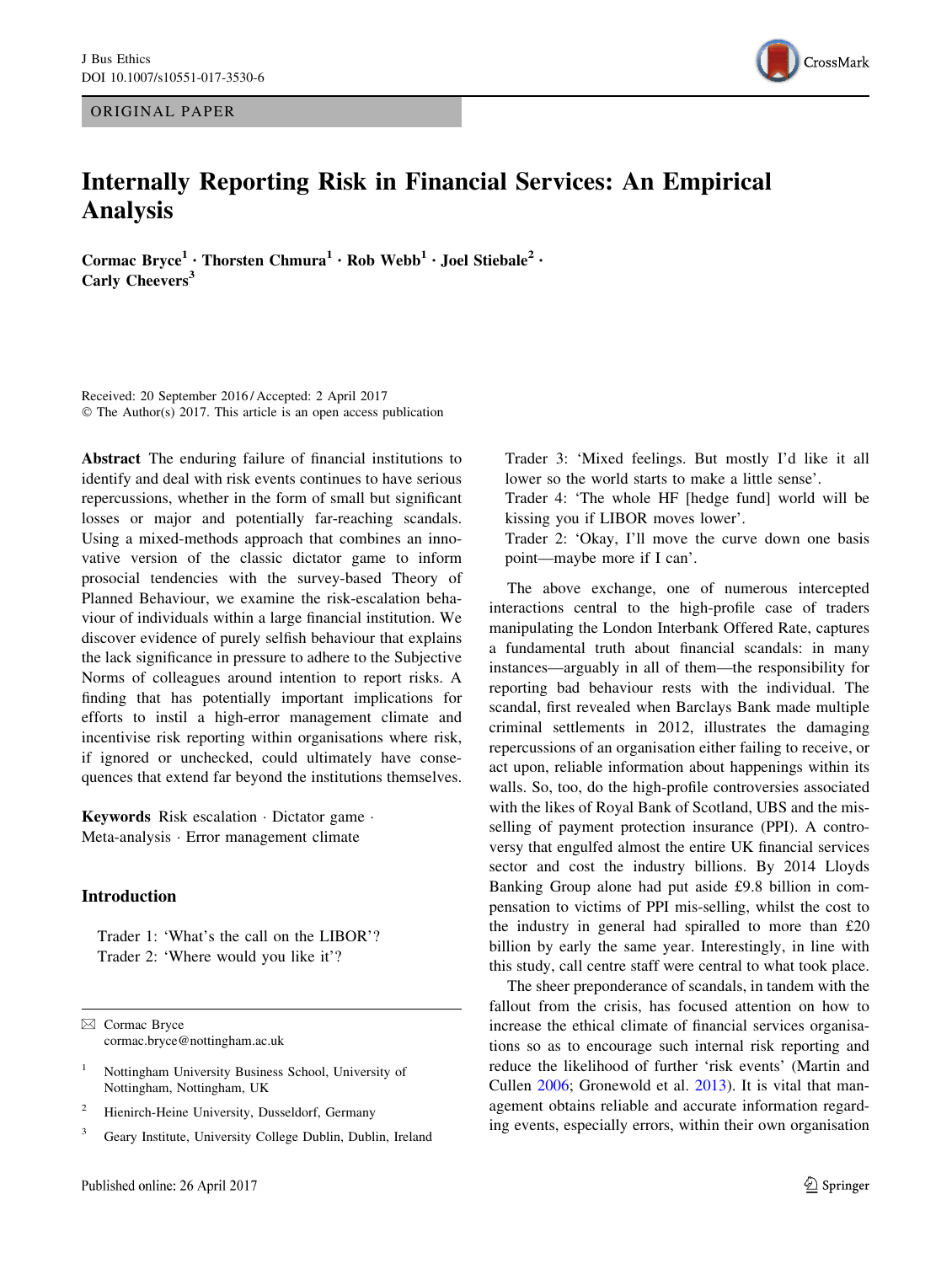regardless of whether such events are simple human error, or intentional actions that could have a harmful impact on the company. For example, 71% of the banking and finance industry employees questioned in a recent survey by KPMG 'had ''personally seen'' or had ''first-hand knowledge'' of categories of misconduct within their organisations over the prior 12-month period'; moreover, more than half of these instances concerned 'misconduct that could cause a significant loss of public trust if discovered' (KPMG [2013](#page-19-0), pp. 5–6). Such figures justify why the industry has also been pressurised from both governments and regulators to increase the robustness of their operations, increase reporting, reduce risk events and ultimately improve employee's ethical behaviour within it. It is therefore unsurprising that outwardly at least, these organisations have shown more interest in changing the way they operate, taking on-board regulation and complying with best practice.

Within financial services, most internal risk reporting falls under the area of 'operational risk management'. This is defined as 'the risk of loss resulting from inadequate or failed internal processes, people and systems or from external events' (BCBS [2006,](#page-18-0) p. 79). Much of the research, however, has not taken place within the financial services industry and has seen a variety of approaches and definitions within the ethical literature. For example, Ellis and Arieli [\(1999](#page-18-0)) apply the Theory of Reasoned Action model to investigate intentions to report infractions in a military setting; Kaplan and Schultz ([2007\)](#page-19-0) examine intentions to report questionable acts; Cassematis and Wortley ([2013\)](#page-18-0) explore whistleblowing and the non-reporting observer; Mayer et al. ([2013\)](#page-19-0) look into how employers can encourage employees to report unethical conduct internally; Gronewold et al. [\(2013](#page-18-0)) look at the reporting of self-made errors; and both Morrison ([2011\)](#page-19-0) and Wang and Hsieh [\(2013\)](#page-20-0) examine the intentional withholding of information by employees.

In addition, a variety of theoretical approaches have been utilised with affective attachments (see Kenny [2014](#page-19-0) for a rare banking example,) ethical climate theory and prosocial behaviour (see Dozier and Miceli [1985](#page-18-0); Miceli et al. [2012;](#page-19-0) Victor and Cullen [1987](#page-20-0); Van Dyck et al. [2005\)](#page-20-0) all apparent in the literature. The theory of 'error reporting' and the ethical dilemmas it causes within organisations is well established in a number of industries including: Auditing (Gronewold et al. [2013\)](#page-18-0); Aviation (Catino and Patriotta [2013\)](#page-18-0) and Health care (Uribe et al. [2002\)](#page-20-0). Such research has focussed upon particular types of error reporting, for example: slips and lapses (Leaver and Reader [2016a](#page-19-0)), self-made errors (Gronewold et al. [2013](#page-18-0)) and reporting colleagues (Miller and Thomas [2005\)](#page-19-0). Interestingly, the most recent evidence surrounding error reporting has taken a human factors approach to investment banking error reporting (Leaver and Reader [2016a](#page-19-0)).

This paper takes its cue from error reporting theory and prosocial organisational behaviour/organisational citizenship (see Brief and Motowidlo [1986](#page-18-0); Dozier and Miceli [1985](#page-18-0); or more recently Miceli et al. [2012](#page-19-0); Biron [2010\)](#page-18-0) examining incentives to report important information to higher management. We relax the parameters of which type of error (risk event) is under investigation, as such we use the definition of internal operational risk reporting provided by Bryce et al. [\(2013](#page-18-0), p. 300): 'the internal process by which real or potential risks are reported in a manner that complies with agreed institutional policy'. It is important to note that employees use this process in combination with the definition of what operational risk is (as detailed earlier) as a guide to what should be reported, and how, during their daily duties. In light of this process and the organisational norms that are attributed to it, an employee who fails to report would be deemed to be behaving in a way that it is morally unacceptable to the organisation (Treviño et al. [2006](#page-20-0)). Previous research by Gronewold et al. [\(2013](#page-18-0)) and Taylor and Curtis [\(2010](#page-20-0)) has paved the way for the placement of error reporting climate within the context of ethical behaviour due to this moral dilemma of whether to report or not.

The reporting of risk events is key in reducing the severity of losses through the implementation of controls and learning from incidents in line with Reason's ([2000\)](#page-20-0) idea of latent failures. It is also critical to how financial institutions model their risk losses to the regulator and maintain financial stability (Bryce et al. [2011](#page-18-0)). With these sometimes-competing objectives in mind, financial institutions have attempted to instil a 'high-error management' climate (Gronewold et al. [2013\)](#page-18-0) in which the reporting of errors (in our case risk events) and the errors themselves are to be tolerated in an attempt to encourage ethical behaviour and ongoing error reporting (Van Dyck et al. [2005](#page-20-0)).

Our approach utilises an incentivised experiment to analyse an individual's level of altruism, prosocial behaviour and deception. In line with Bryce et al. [\(2013](#page-18-0)) we also employ the Theory of Planned Behaviour to interpret a survey designed to examine how an individual's relationship with their work environment influences their intention to report risk events. The setting for our analysis is a call centre of a major insurance company. Throughout the 1990s call centres were developed into strategically significant distribution vehicles for financial services (Malhotra and Mukherjee [2004\)](#page-19-0). Given this distribution strategy their staff now often come into contact with real and/or potential risk events in their very earliest stages and are likely to be among the very first employees within a financial services hierarchy to face the choice of reporting a risk or not. For example, employees in this specific setting potentially encounter customers attempting to make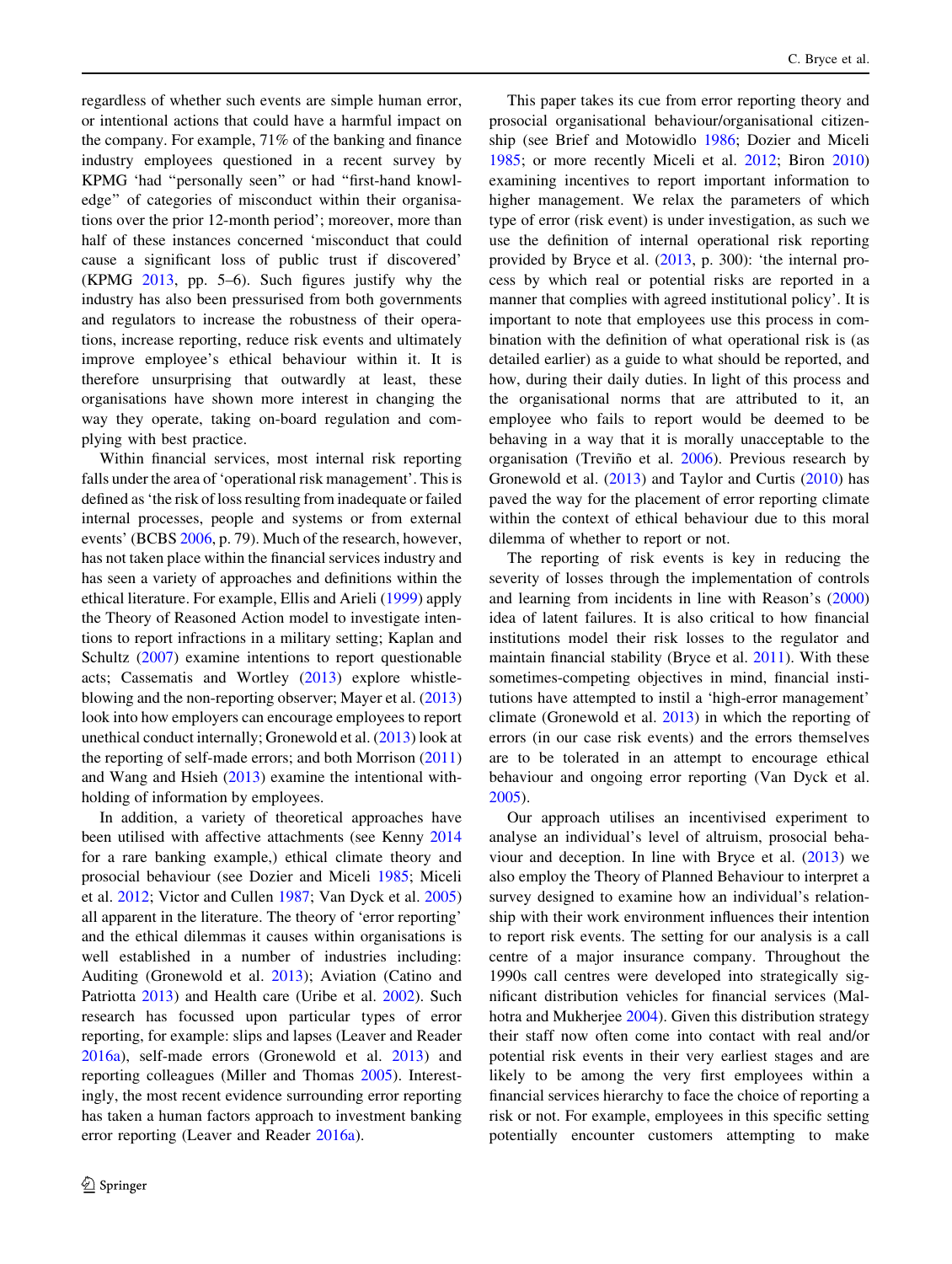fraudulent insurance claims or witness a colleague acting contrary to company policy, that is, moving off script whilst talking to customers on the phone, as was the case in PPI mis-selling.

Before explaining our methodology in detail, we offer a review of the literature on error and risk reporting, error management climate and individual behaviour in the workplace. We then extrapolate the literature to the realm of financial services institutions, examining the worker– firm relationship, incentives to act and the ethics of risk reporting.

# Literature Review

Risk reporting in the workplace falls within the sphere of organisational behaviour, taking a multidisciplinary approach which draws upon applied psychology, sociology and applied economics (see Treviño et al. [2006](#page-20-0); or Miceli et al. [2012](#page-19-0) for an introduction). Past research, much of it building on the work of Kohlberg [\(1969\)](#page-19-0) develops theories based on the notion that individuals bring into the workplace personal characteristics (e.g. moral awareness and moral judgment) that affect their behaviour. Victor and Cullen [\(1987](#page-20-0)) argue that these characteristics form the basis of an 'organisational ethical climate', providing a way in which to understand the reasoning and actions of employees. Especially relevant in the context of our study are facet-specific organizational climates (see Kuenzi and Schminke [2009](#page-19-0) for a review) such as how the organisation itself deals with error reporting. These facet-specific climates are considered different, albeit related, to the overall work climate in that they are task (reporting a risk) or function specific (Schneider [1975](#page-20-0)).

For example, Martin and Cullen [\(2006](#page-19-0)) believe that all organisations have tangible and intangible norms and that identification with these norms leads to a shared climate (or climates) and this shapes the behaviour of individual employees (see Biron [2010;](#page-18-0) Peterson [2002;](#page-19-0) or Reichers and Schneider [1990\)](#page-20-0). Arnaud and Schminke [\(2012](#page-18-0)) refer to a 'collective moral emotion' and a 'collective ethical efficacy', which Brown et al. ([2005\)](#page-18-0) argue are further influenced by the actions and relationships that managers have with their staff via their day-to-day conduct, personal actions and relationships—referred to in much of the ethics literature as situational factors (Trevino [1986](#page-20-0); Church et al. [2005\)](#page-18-0).

In addition, employees also bring their own individual morality and behaviour into the firm and actions are the result of these two factors: situational and individual, interacting with each other (see Trevino [1986\)](#page-20-0). Situational factors affect an employee's individual sense of right and wrong when, in our setting, they encounter operational risk events, and this forms shared beliefs, norms and common practices regarding the management of error reporting in the organisation (Van Dyck et al. [2005](#page-20-0)). Thus, the interaction of the situational and the individual can lead an individual to make a decision to remain silent and ignore reporting important error events occurring around them (see Wang and Hsieh [2013\)](#page-20-0) or actually undertaken by them (see Zhao and Olivera [2006\)](#page-20-0).

Action or inaction is important within a work climate, where positive action, if viewed favourably by leaders, might be emulated by other members of a group (Haidt [2000](#page-19-0), [2003](#page-19-0); Romani and Grappi [2013](#page-20-0)) as previously discussed in relation to risk reporting by Bryce et al. [\(2013](#page-18-0)). In addition, Resick et al. ([2013\)](#page-20-0) find that 'deviant' acts are more likely to be reported if there is ethical leadership, whilst Landis et al. ([2009\)](#page-19-0) find a positive correlation between seeing other individuals acting virtuously and copying their behaviour—an occurrence known in the literature as 'moral elevation'. It is the intention of financial institutions to use this 'moral elevation' within a high-error management climate in order to improve operational risk reporting. Individual morality can be further disaggregated as being either: innate pure altruism or a variant, whereby individuals act in a 'prosocial' way with their actions being neither purely selfish nor purely altruistic.

Individuals who are prosocial can be more influenced by situational factors than those who are less prosocial, who instead have selfish tendencies with disregard for the environment around them (Grant and Berg [2011](#page-18-0); Meglino and Korsgaard [2004\)](#page-19-0). Moreover, individuals with high prosocial motivation take a more heuristic approach to their work and are more influenced by the group at the expense of their own interests (De Cremer and van Lange [2001](#page-18-0)). This is particularly pertinent in high-error management climates, where the ethical dilemma of both acting and being seen to act might help an individual's career prospects. Brief and Motowidlo ([1986,](#page-18-0) p. 711) posit that prosocial behaviour has three facets and is:

- performed by a member of an organisation;
- directed towards an individual, group or organisation with whom he or she interacts whilst carrying out their organisational role;
- performed with the intention of promoting the welfare of the individual, group or organisation towards which it is directed.

Crucially, these arguments around prosocial behaviour are in contrast to one of the key assumptions of economic theory—that individuals invariably seek to maximise their own utility. As has been highlighted by the likes of Binmore [\(1994](#page-18-0), [1998,](#page-18-0) [1999](#page-18-0)), Binmore and Shaked [\(2010](#page-18-0)), Hodgson ([2012\)](#page-19-0) and Thaler ([1987\)](#page-20-0), situational factors are accorded little (if any) value in the long-standing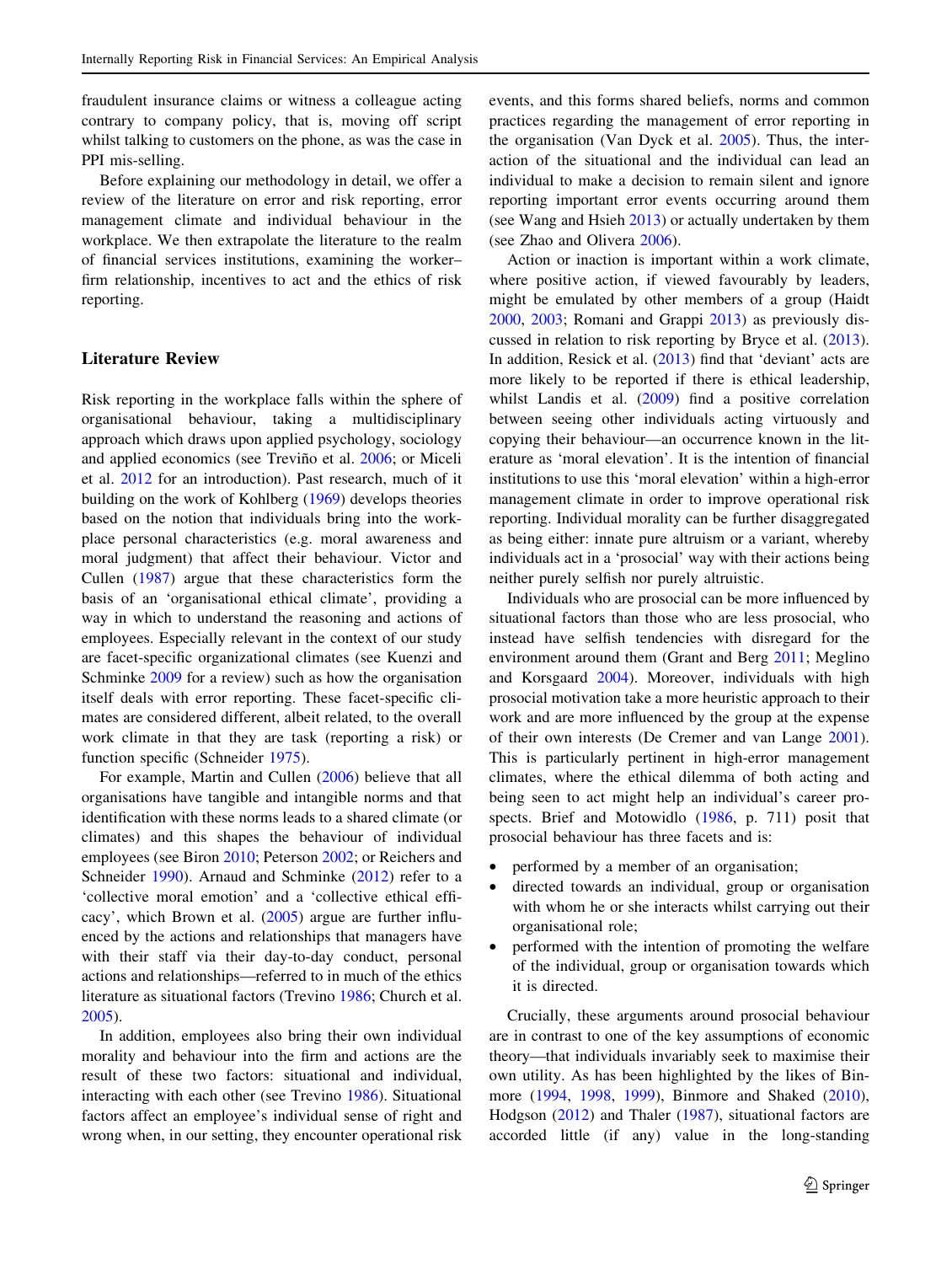contention that individuals are both rational and selfish. As such, individuals will prize their own wealth or welfare above that of others if the rewards are sufficient and there is no punishment for acting otherwise. This theoretical understanding of how selfish individuals (call centre staff) can behave unethically in an attempt to maximise their wealth was borne out during the PPI mis-selling scandal due to the inappropriate incentivisation of staff.

In the financial services industry, and more specifically during the aftermath of the PPI scandal, it was common for management to impose sanctions for error creation with the intention of driving future compliant employee behaviour. Further, the potential costs (reputation, increased effort, loss of bonus) and negative emotions (fear, embarrassment, guilt) incurred in self-reporting an event should not be understated in this climate as highlighted by Zhao and Olivera [\(2006](#page-20-0)). In contrast the facet-specific 'high-error management climate' as posited by Van Dyck et al. ([2005\)](#page-20-0) is typified by open dialogue and communication with management around errors. This has the benefit of not only addressing errors in an attempt to correct them, but also in doing it in a timely manner, by placing less emphasis on punishment and more on learning from the incident. This 'time sensitivity' is particularly poignant in operational risk events as it is well documented in previous scandals that the longer a risk is latent (Reason [2000](#page-20-0)), the more severe the financial consequences for an institution it becomes, as was the case in the UBS example mentioned earlier. The IRM [\(2012\)](#page-19-0) suggests that the more aligned individual responses are with an organisation's principles and values, the less likely it is that risk events will go unreported.

In contrast, the error reporting literature also argues that the move to punish, and fear thereof, can be considered as a characteristic of a facet-specific 'error-averse management climate' which may be counterproductive to the future reporting of operational risk events (Van Dyck et al. [2005](#page-20-0); Van Dyck [2009](#page-20-0); Gronewold et al. [2013](#page-18-0); IRM [2012\)](#page-19-0). In addition, the work of Morrison  $(2011)$  $(2011)$  introduces the notion of the futility of expectation, arguing that an institution will suffer if an individual believes the reporting of events to be futile, particularly first reports, (see also Taylor and Curtis [2010;](#page-20-0) Van Scotter et al. [2005](#page-20-0)).

Encouragingly, the role of the individual within the organisational error management climate is also beginning to be recognised by the financial services industry. The nomenclature 'people risk' being used as a collective term to capture elements of both the 'organisational error management climate' and 'ethical climate' by both industry and regulators such as the Financial Conduct Authority (Bryce et al. [2013](#page-18-0)). However, the central issue has proved an especially difficult one to address effectively given the constant re-engineering of best practice and compliance requirements. At present, it appears that there remains a significant reliance on the individual to do the 'right thing'. whether that be in how they conduct themselves or how they report the misconduct of others. It is also one of the aims of operational risk managers to avoid employee's remaining silent when they observe or commit types of behaviour not compliant with company policy or wider regulations, regardless of reason (Pinder and Harlos [2001](#page-20-0); Van Dyne et al. [2003\)](#page-20-0).

Despite this, it is possible to identify key drivers of the ethical and error management climate within this industry by drawing on the Financial Conduct Authority's (FCA) publication of 'Final Notices'. These notices are issued to institutions that have failed to adhere to the Principles of Business laid out by the FCA. They provide detailed independent documentation as to how these risk events have occurred and the reasons behind such failures. Given the sensitivity and financial severity of such failures, it is difficult to obtain such forensic information from the public domain. The use of these notices as a data source for forensic content analysis has recently been employed by Ring et al. ([2014\)](#page-20-0) when discussing the concept of risk culture and Ashton [\(2014](#page-18-0)) in relation to financial misselling.

We can usefully frame such an analysis by observing a small number of simple prerequisites. Each event must have:

- arisen from a 'common' people-risk issue
- resulted in a fine of more than  $£1$  million
- taken place within a large institution.

Applying these criteria, we see that most cases revolve around a failure on the part of managers to put in place an adequate risk management system. This absence of controls appears to create problems around risk reporting, as even if the ethical and error management climate are strong, the infrastructure surrounding the organisation may make the reporting of risk events debilitating for an employee due to the sheer prevalence of real/potential risk events. As Table [1](#page-5-0) illustrates, this is further exacerbated by many of the cases (61% in total) citing insufficient or inappropriate training and skills as a contributory factor in the development and manifestation of risk within the organisation. This lack of training has been highlighted in previous research to not only negatively affect risk reporting (Bryce et al. [2016\)](#page-18-0), but it has also been highlighted by Leaver and Reader [\(2016a](#page-19-0)) in the creation of risks at the operational level of an investment bank.

This rather worrying statistic around training only acts to reinforce the previous work of Bryce et al. [2013](#page-18-0) and Power et al. ([2013\)](#page-20-0) as employees (no matter how intrinsically motivated to report) may simply not realise that what they have witnessed or done is worthy of escalating or worse, that it is their responsibility to do so (Leaver and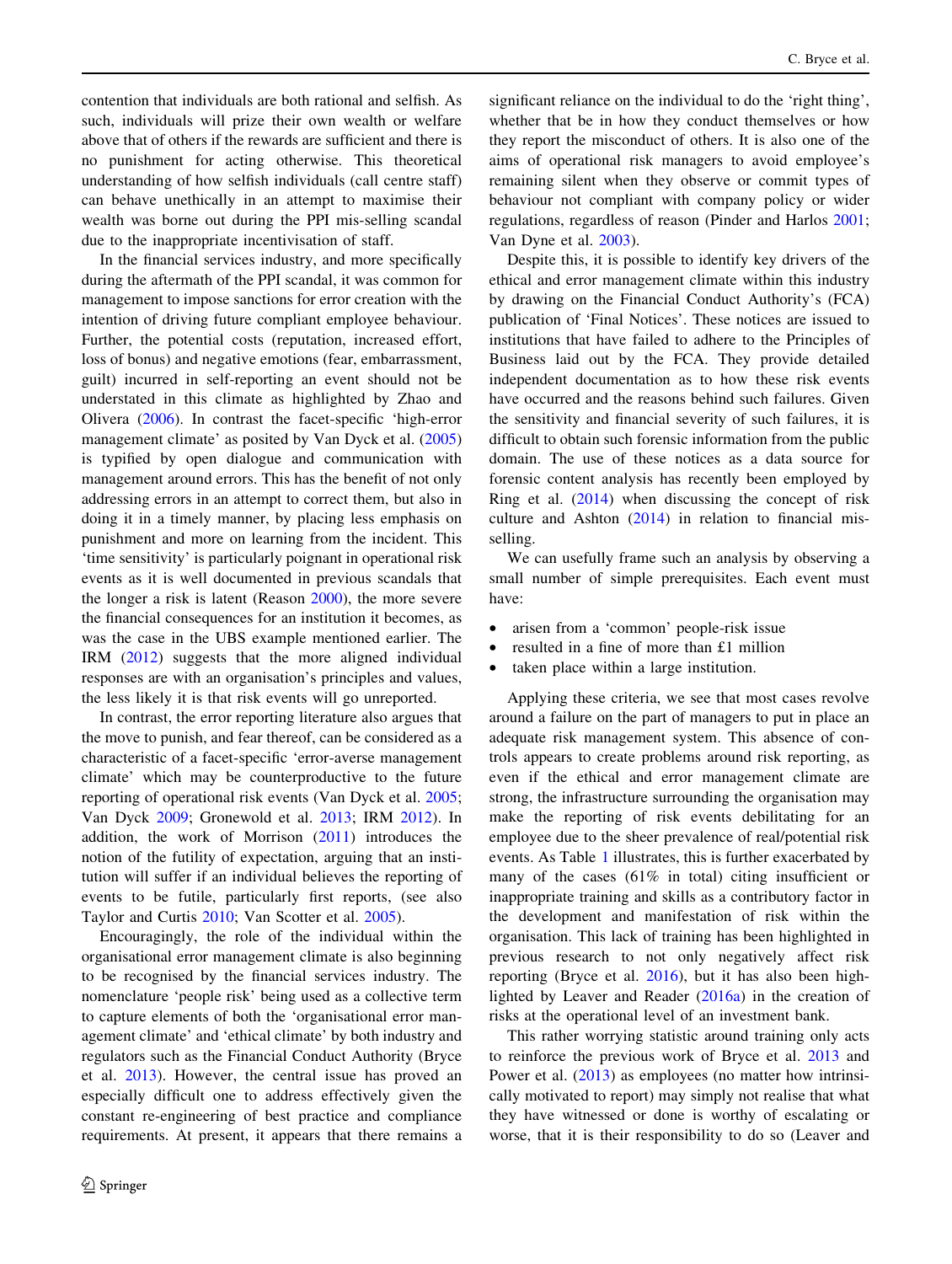| Year                                             | 2006             | 2007                 | 2008              | 2009              | 2010              | 2011              | Total              |
|--------------------------------------------------|------------------|----------------------|-------------------|-------------------|-------------------|-------------------|--------------------|
| No. of cases that met criteria                   | 10               | 8                    |                   | 8                 | 10                | 10                | 51                 |
| No. of cases in retail sector                    |                  | 8                    | 4                 |                   | 4                 | 8                 | 32                 |
| Value of £ fine                                  | $4.97 \text{ m}$ | $4.45 \; \mathrm{m}$ | $15.94 \text{ m}$ | $28.32 \text{ m}$ | $69.32 \text{ m}$ | $52.16 \text{ m}$ | $206.84 \text{ m}$ |
| (% of total for year—all fines)                  | (37%)            | (83%)                | (70%)             | $(81\%)$          | (78%)             | $(80\%)$          | (89%)              |
| Breach of principle 2                            |                  | $\mathcal{L}$        |                   | 3                 | $\mathfrak{D}$    | 0                 | 15                 |
| Specific mention of breach of principle 3        | 10               | 8                    | 4                 | 8                 |                   |                   | 42                 |
| Specific mention of breach of principle 9        | $\Omega$         |                      |                   | $\Omega$          | $\Omega$          | 4                 | 6                  |
| Specific mention of breach of principle 6 and 7  | 5                | 4                    |                   |                   |                   |                   | 14                 |
| Specific mention of lack of training as an issue | 6                | 6                    | 4                 |                   | $\mathfrak{D}$    | 9                 | 34                 |

<span id="page-5-0"></span>Table 1 FSA Final Notices 2006–2011. Source: Authors own calculations derived from FSA Final Notices

Reader [2016a\)](#page-19-0). This is pertinent to the operational risk discipline as unlike credit and market risk, every employee (regardless of role) has the potential to be exposed, or expose the organisation, to operational risk within their work environment. This has led the financial institution under investigation to employ a very basic risk readiness mantra of 'see something, say something' through continual professional development and introductory courses in operational risk for all employees during induction. However, given the broad scope of professions within a financial institution it must be noted that the influence of professional identity (Taylor and Curtis [2010](#page-20-0)) has yet to be considered in operational risk reporting and may actually be a weakness in the reporting process currently, as so many backgrounds and professions are responsible for reporting. This concept of professional identity is particularly important for the subject group under investigation as their profession (call-handler) has little by way of professional memberships or external accreditation. Although Table 1 provides a snapshot of the importance of the individual in dealing with risk events, the significance of the relationships and influences between financial services employees and their institutions has been the subject of little research (see McCabe [2009](#page-19-0) Kenny [2014;](#page-19-0) Leaver and Reader [2016a](#page-19-0), [b\)](#page-19-0).

In the context of our paper, we are interested in the organisational error management climate, how organisations react to operational risk events when reported, and how these reactions affect employee's intention to act morally and report future risk events as they arise. The financial services industry is still coming to terms with the day-to-day relevance of operational risk, especially with regards internal risk reporting. Operational risk remains commonly viewed as something to be observed—chiefly in the interests of complying with regulations (see Bryce et al. [2011;](#page-18-0) or Palermo et al. [2016](#page-19-0)). A KPMG survey of 500 senior managers involved in risk management within financial institutions reported that only 42% planned to make fundamental changes to their processes, 'suggesting a degree of complacency' (KPMG [2009](#page-19-0), p. 5) in processes of their organisational error management climate.

All of which provides the basis for our method which is not entirely without precedent as work by Ellis and Arieli [\(1999](#page-18-0)) examined intentions to report infractions utilising the Theory of Reasoned Action. Our approach will enable us to (1) examine the level of prosocial behaviour involved in the decision to report risk events within a financial institution, (2) identify links with individual's perceptions of the institution, (3) determine the prevalence of a higherror management climate or error-averse climate and (4) observe employee deception towards colleagues. For example, if we find high levels of prosocial behaviour in our experiment, we envisage this would lead to more positive results regarding intention to report, an indicator of a high-error management climate.

Our use of an adapted form of the dictator game in combination with the Theory of Planned Behaviour (Ajzen [1988](#page-18-0), [1991](#page-18-0)) extends the work of Bryce et al. [\(2013](#page-18-0)). The rationale for using intention to report operational risk is embedded in the 'see something, say something' mantra of risk awareness and anticipation outlined by the institution under investigation (Rybowiak et al. [1999;](#page-20-0) Zhao and Olivera [2006\)](#page-20-0). Further, given the limited time afforded to the research team to enter the organisation and investigate their employees it was not feasible to monitor risk reporting behaviour directly given the timeframes and access required to conduct an ontological study. A more detailed psychological rationale for the use of intention as a predictor of behaviour is detailed below.

#### Methodology and Hypothesis Development

Our analysis of internal risk reporting within a financial institution was carried out at a site responsible for more than £45 million in turnover for the period 2012–2013. Our mixed-methods approach consisted of two modules; Module 1—a derivation of the classic 'Dictator Game'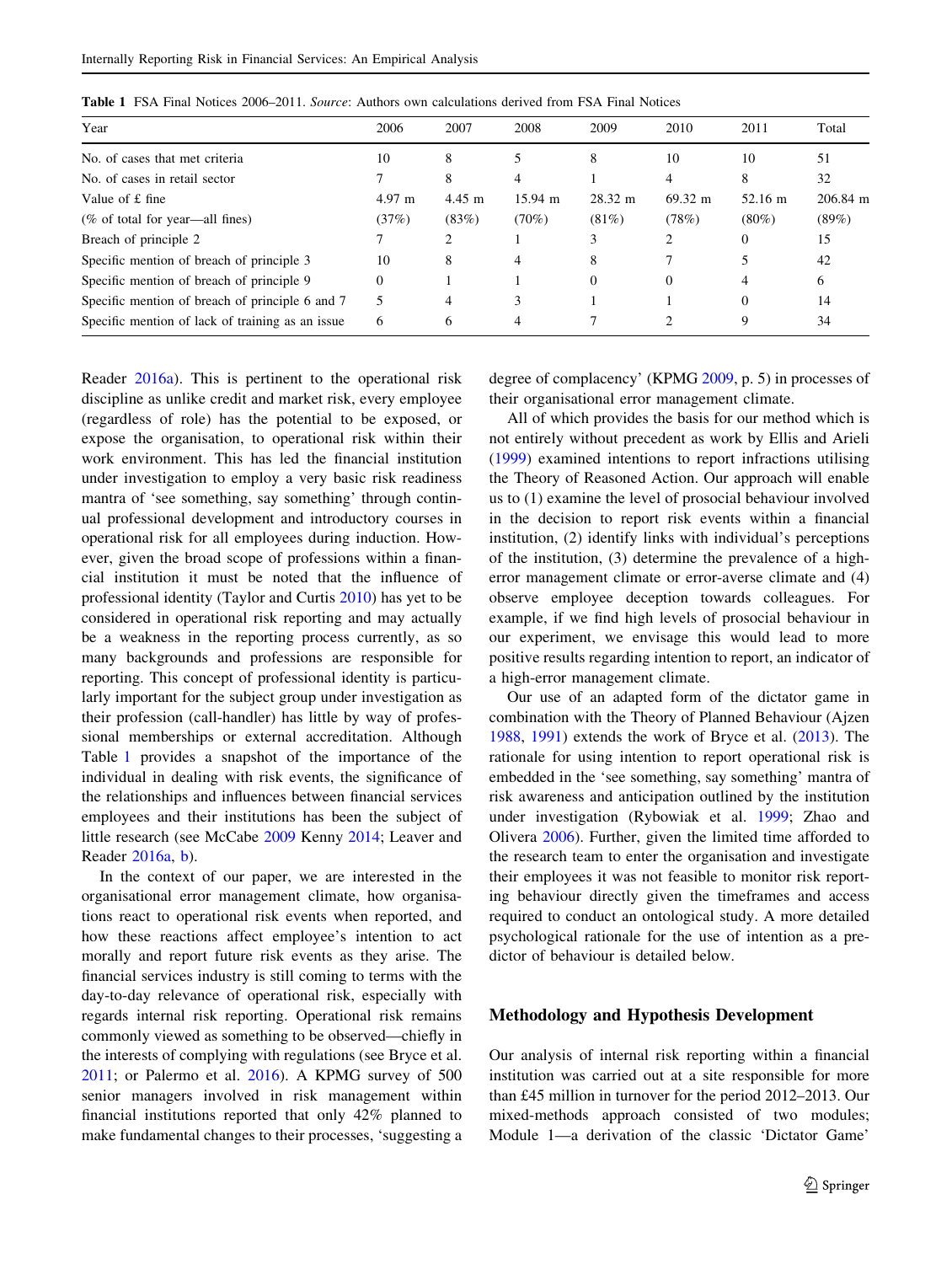economic experiment and Module 2—the survey-based 'Theory of Planned Behaviour'. This integration of economic experiments and survey-based elicitation techniques to gain additional insights into elements of ethical climate, error-climate and prosocial behaviour in our study has seen a steady rise in popularity within the literature. Recent examples of this approach include the study of risk preferences (Fehr et al. [2003;](#page-18-0) Dohmen et al. [2011\)](#page-18-0), organisational whistle-blowing (Burks and Krupka [2012\)](#page-18-0), trust (Naef and Schupp [2009\)](#page-19-0) and personality (Ben-Ner et al. [2004\)](#page-18-0). In this current study, setting the inference of behaviour via surveys and observation of behaviour via experiments provides a complementary approach to the understanding of internal risk reporting within a large financial services organisation.

#### Module 1: The Adapted Dictator Game

The dictator game is a well-known behavioural economics experiment that tests altruistic and prosocial behaviour (Kahneman et al. [1986](#page-19-0); Forsythe et al. [1994;](#page-18-0) Bardsley [2008;](#page-18-0) Eckel and Grossmann [1996;](#page-18-0) Dana et al. [2006\)](#page-18-0). In the classic dictator game, a first player the 'dictator' is required to determine how to split an allocation of money with a second player the 'recipient'. The recipient simply receives the amount the dictator chooses not to claim; the recipient's role is therefore completely passive. The game is most commonly acted out as a one-off interaction, with no scope for role reversal or repeated plays based on gained information. If individuals were wholly rational and motivated purely by their own welfare, as suggested by classical economic theory, 'dictators' would keep the entire allocation for themselves and send nothing to recipients.

For our version of the dictator game we prepared 90 envelopes containing eight £1 coins (£8) and 10 envelopes containing four £1 coins and four chocolate coins  $(£4 + 4)$ . All of the envelopes were placed in a box, and each subject was asked to remove one at random. Subjects were advised of the two types of envelopes but not of the 90/10 split. In contrast to Ben-Ner et al. ([2004\)](#page-18-0), we did not allow reciprocity and played the game without role reversal.

Each subject was asked to open their chosen envelope, examine the contents and decide how much to keep and how much to send to a colleague in another call centre. The allocation to be sent to the 'recipient' was then resealed in the envelope and placed in a second box. We placed the two boxes in a separate room to ensure subjects behaviour was private and anonymous which is common practice for experiments dealing with unethical behaviour (Fischbacher and Föllmi-Heusi  $2013$ ). The sent funds would be used to buy coffee (in line with Khadjavi and Lange [2013](#page-19-0)) by the 'recipient' in a sister call centre. To this extent, our game essentially mirrored the original dictator game.

However, we introduced the possibility of deception by placing next to the second box a jar containing 500 chocolate coins. Each 'dictator' was free to put chocolate coins into their envelope (in the case of a  $(f4 + 4)$ ) envelope being selected, of course, a 'dictator' could also remove chocolate coins from their envelope). This allowed them to pretend to have drawn a  $(f4 + 4)$  envelope by giving the 'receiver' an impression of having behaved fairly and shared equally, when in reality they had drawn a cash-only (£8) envelope and kept three quarters of the money. A similar experimental set-up (albeit using the ultimatum game) was first introduced by Guth et al. ([1996\)](#page-19-0) in which 'dictators', who in the context of our study received the larger envelope (£8), sent the fair offer of the  $(f4 + 4)$  envelope, to maximise their profits and to disguise the true size of their initial envelope. This modification enabled us not only to observe incidents of unethical behaviour in the form of deception but to measure selfishness, prosocial and altruistic behaviour (Hoffman et al. [1994;](#page-19-0) Engel [2011\)](#page-18-0). Further, the use of chocolate coins by subjects to replace real money and deceive their counterparts will also provide an experimental indication of the ethical climate and prevalence towards 'covering up' which typifies an error-averse organisation.

Although in our experiment all decisions were made in isolation in a separate room, with no means of tracing them back to subjects, they were told there was a 2% chance that the original value of an envelope would be revealed. This was not an arbitrary figure: it was provided by the institution as the percentage of financial products mis-sold each month and was therefore representative of identifiable risk events that would require reporting. Our intention here was to suggest that deception might be detected, providing a real and obvious threat. This 'reveal' mimics the real-life work environment within the call centre as employees in contact with regulated financial products have their calls recorded with monthly reviews of their adherence to institutional policies.

What should we expect to find? The unflinching rationality championed by textbook economic theory would see dictators keep everything and give nothing (Binmore [1994](#page-18-0)), but the results ought to be somewhat less straightforward if we take into consideration the environment in which these subjects will be situated. As Engel stated in his meta-study ( $n = 616$ ) of the dictator game [\(2011](#page-18-0), p. 584):

While normally a sizeable fraction of participants does indeed give nothing, as predicted by the payoff maximisation hypothesis, only very rarely has this been the majority choice. It is by now undisputed that human populations are systematically more benevolent than homo economicus.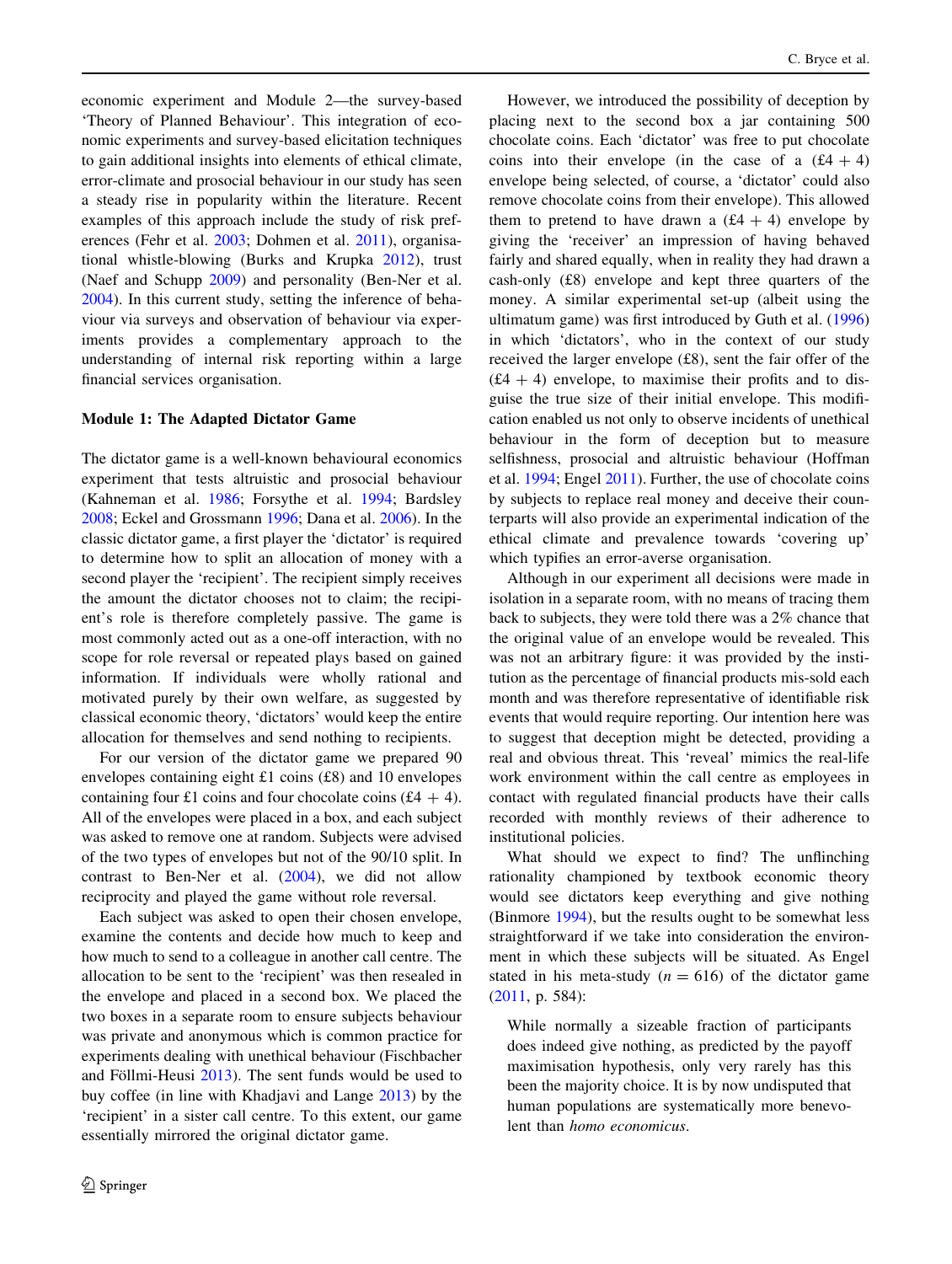In other words, purely selfish behaviour tends to be discovered but is by no means the norm. Engel reports that 'dictators' are more likely to give a little than a lot—on average sending 'recipients' 28.35% of the available total—but in only six of 616 treatments surveyed do they give an average of zero. Importantly, though, most experiments based on the dictator game have not been carried out in a corporate setting. Comparing our results with Engel's meta-study should therefore shed light on the levels of individual morality and the influence of situational pressures to act ethically within the workplace.

# Module 2: The Intention to Report Operational Risk Events Survey

All 62 of the employees who took part in the adapted dictator game also took part in our survey, which was again carried out in isolation and away from fellow employees and members of the research team. The sample was almost equally split between male and female staff and dominated by customer-facing employees and risk managers; over half of the subjects had been at the institution for more than three years. Descriptive information on the respondents is provided in Table 2.

Structuring questions pseudo-randomly to minimise respondent bias, we used seven-point Likert scales that invited responses ranging from 'strongly agree'  $(+3)$  to 'strongly disagree'  $(-3)$ . Please see 'Appendix 3' for items used in this survey. Analysis was carried out using PASW version 18, with regression analysis used to assess the relevance of the Theory of Planned Behaviour (Ajzen [1988,](#page-18-0) [1991\)](#page-18-0). The Theory of Planned Behaviour (TPB) disaggregates an individual's behavioural Intentions (INT) into three antecedents:

- Attitude (ATT)—the individual's attitude towards the behaviour
- Subjective Norm (SN)—a measure of the perceived degree of pressure from surrounding sources
- Perceived Behavioural Control (PBC)—the perception of control over the final outcome of the behaviour.

These three variables combine to influence a subject's intention (Dennison and Shepherd [1995\)](#page-18-0) to report risk events. The use of intention as a predictor of behaviour is grounded in the psychological literature and conceptual frameworks that develop it such as the Theory of Reasoned Action, Theory of Planned Behaviour and Technology Acceptance Model. Intention is considered a strong indicator of actual behaviour in various settings including job seeking behaviour, smoking cessation and technology uptake (Ajzen [1988](#page-18-0), [1991](#page-18-0), Bryce et al. [2013;](#page-18-0) Hsu and Chiu [2004;](#page-19-0) Lin [2010](#page-19-0)). In this current setting, the intention to report is central to the error management climate within the Table 2 Descriptive statistics of respondents

| Characteristic                    | Frequency | $\%$ |
|-----------------------------------|-----------|------|
| Gender                            |           |      |
| Male                              | 34        | 54.8 |
| Female                            | 28        | 45.2 |
| Role within the institution       |           |      |
| Customer facing                   | 38        | 61.3 |
| Manager/team leader               | 8         | 12.9 |
| Risk manager                      | 16        | 25.8 |
| Length of time at the institution |           |      |
| $0 < 6$ months                    | 4         | 6.5  |
| 6 months $\geq 1$ year            | 9         | 14.5 |
| 1 Year $>$ 3 years                | 17        | 27.4 |
| 3 years $\geq$ 5 years            | 11        | 17.7 |
| $5$ years +                       | 21        | 33.9 |
| Length of time in current role    |           |      |
| $0 < 6$ months                    | 8         | 12.9 |
| 6 months $\geq 1$ year            | 10        | 16.1 |
| 1 year $>$ 3 years                | 24        | 38.7 |
| 3 years $\geq$ 5 years            | 7         | 11.3 |
| $5$ years $+$                     | 13        | 21.0 |

organisation as Van Dyck et al. ([2005\)](#page-20-0) state that communication about errors constitutes the most important error management practice. The three antecedents correspond closely with the idea that actions and responses are the result of the interaction between the individual and the situational (Trevino [1986](#page-20-0)) and that behaviour within organisations is at least in some way influenced by an amalgamation of individual morality, collective moral emotion and work climate (Kish-Gephart et al. [2010\)](#page-19-0).

ATT acts to determine an individual's beliefs around the behaviour in question. For our purposes, it indicates whether some individual thinks reporting a risk event is worthwhile. We expect that ATT will be influenced by a combination of individual prosocial behaviour, ethical climate, error-climate and perceived significance of the event itself. In essence, the individual needs to be convinced that an event is important and requires reporting. SN relates to the social pressure to report a risk event. This pressure might come from the members of an individual's team, from line managers or from regulators. It is directly linked to the idea of embedded notions of behaviour within a financial services organisation, as discussed in Ring et al. [\(2014](#page-20-0)). As explained earlier, groups within organisations identify with norms, giving rise to a shared climate (Reichers and Schneider [1990\)](#page-20-0) and producing an environment that influences the conduct of individual staff members.

SN has been found to be significant in intention to report (more so than ATT) in related work, albeit in a different institutional setting (the Israeli Defence Forces, see Ellis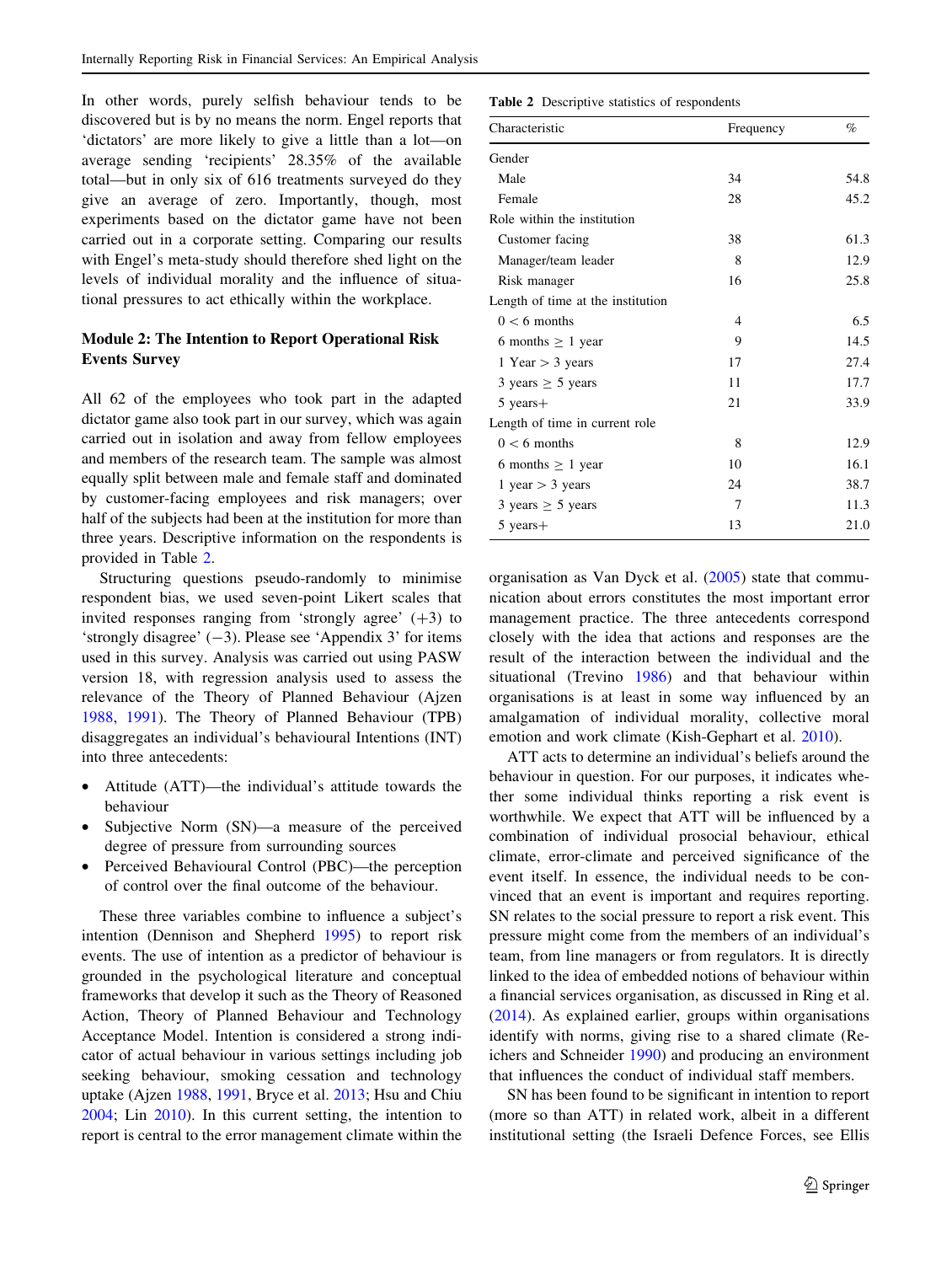and Arieli [1999](#page-18-0)). In contrast, Bryce et al. ([2013\)](#page-18-0) report SN to be insignificant, this may be due to a lack of awareness or the ethical climate of those working in financial institutions. Work by Moosa  $(2007)$  $(2007)$ , Power  $(2007)$  and Hain [\(2009](#page-19-0)) argues that reporting misconduct in financial institutions might be constrained by various factors, including a disruptive environment (e.g. a blame culture), a financial penalty on the institution, or fear of discrimination by colleagues. All of which can be attributed to characteristics of an averse-error management climate (Van Dyck et al. [2005\)](#page-20-0). In contrast, recent regulatory requirements imply that line managers should react positively to the escalation of risk events in line with the characteristics of a high-error management climate.

PBC represents an individual's perceptions of seeing actions through to a successful conclusion which may not necessarily be as easy as first thought given the lack of action taken by early whistle-blowers as indicated by Van Scotter et al. [\(2005](#page-20-0)). This variable is again linked to interactions within the work climate in which employees find themselves. Venkatesh and Brown [\(2001](#page-20-0)) and Pavlou and Fygenson [\(2006](#page-19-0)) indicate that 'ease of use affects the control an employee believes he or she has over reporting an event, whilst Arnaud and Schminke [\(2012](#page-18-0), p. 1768) note:

Members of a work unit may know the right thing to do, but if they feel confident in their collective ability to bring about the desired outcome they are more likely to follow through with doing it.

Arnaud and Schminke ([2012\)](#page-18-0), like Bandura ([1986\)](#page-18-0) before them, also highlight the significance of 'self-efficacy', which for our purposes relates to the competence of staff to report risk events. Other studies, among them Eden and Aviram ([1993\)](#page-18-0), Saks and Ashforth [\(2000](#page-20-0)), Ma and Liu [\(2005](#page-19-0)) and Chan and Lu [\(2004](#page-18-0)) endorse this theme. Accordingly, we consider 'self-efficacy' and 'ease of use' within the PBC construct whilst keeping in mind the outcomes of our initial investigation of Final Notices, which highlighted the ineffectiveness of the risk management system, which in part entails the 'ease of use' of the risk reporting process.

Given the above, our first three hypotheses apply those of Ajzen [\(1991](#page-18-0)) via the prism of the specific setting of our study. They are as follows:

H1 ATT positively affects intention to escalate operational risk events

H2 SN positively affects intention to escalate operational risk events

H3 PBC positively affects intention to escalate operational risk events

In an effort to help explain the variance in behavioural intention, we further adapt the TPB to include additional variables beyond those originally proposed by Ajzen [\(1988](#page-18-0)). The openness of the TPB to the inclusion of further explanatory variables is considered key to this current study. The role of 'uncertainty', as considered by Bryce et al. ([2016\)](#page-18-0) is one of these additional antecedents. It has been shown that education and training can alleviate uncertainty, with employees gaining more understanding of their roles and responsibilities and developing their ability to identify potential risk events (Power [2005;](#page-20-0) Mikes and Kaplan [2013](#page-19-0); IRM [2012](#page-19-0); Leaver and Reader [2016a](#page-19-0)). However, our initial investigation of the Final Notices in Sect. 2.1 highlighted that the majority of cases included insufficient or inappropriate training and skills of employees. This makes it difficult for them to be certain that a real or potential risk event had occurred and what to do should they realise, relating back to the concept of risk awareness and readiness that the organisation under investigation was striving for. This leads us to the following hypothesis:

H4 Uncertainty negatively affects intention to escalate operational risk events

We also examine the intrinsic motivation of employees to report risks and the importance of their decision to engage or disengage with the work environment's protocols and procedures, as per the norms referred to by Martin and Cullen [\(2006](#page-19-0)) and more specifically Van Dyck et al. [\(2005](#page-20-0)). It may be, for example, that members of staff who fully reflect on the reporting process and value their own track records in risk management have a stronger intention towards the reporting of risk events, a view closely linked to the characteristics previously discussed of a high-error management climate. This is closely linked with and adds further support to PBC, in that an employee who understands structures and protocols will have more knowledge about the level (or probability) of his or her control over the ultimate outcome. This brings us to our final hypothesis:

H5 An employee's risk integrity positively affects intention to escalate operational risk events

## Results and Discussion

#### Module 1 Results: The Adapted Dictator Game

A total of 62 subjects played our adapted version of the dictator game. Of these, 55 'dictators' picked a cash-only envelope (£8) and seven picked a cash/chocolate envelope  $(f4 + 4)$ . Figure [1](#page-9-0) shows the variance in decision-making of gift amounts sent to the 'recipient' for those 'dictators'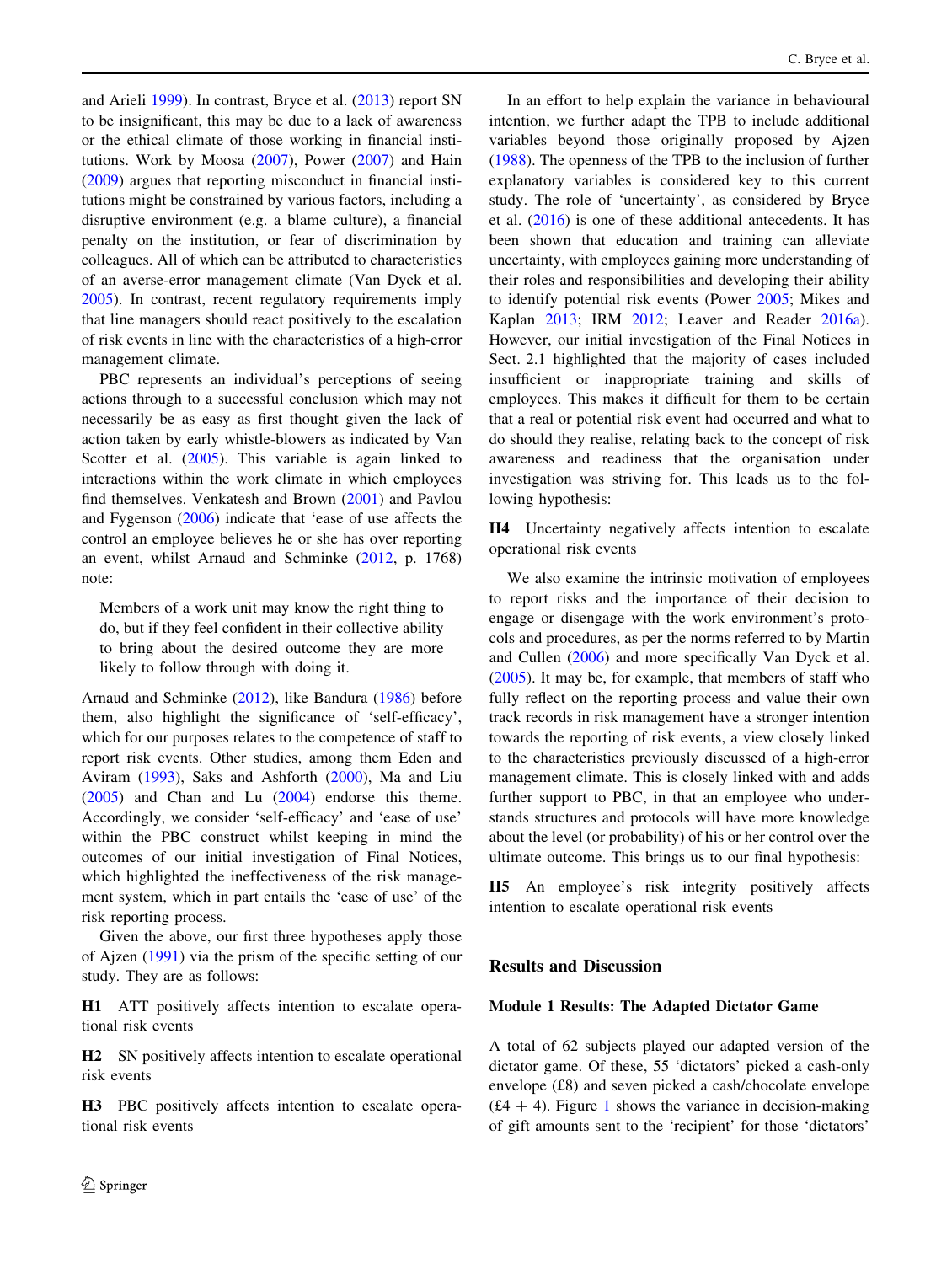<span id="page-9-0"></span>

Fig. 1 Distribution of coins left in envelopes (subjects who initially received eight £1 coins)

who picked the (£8) cash-only envelopes. Twenty-four of the fifty-five 'dictators' in this treatment (44%) kept all the money for themselves. The figure is higher than the average reported by the meta-study conducted by Engel [\(2011](#page-18-0)), who found around 36% of 'dictators' give nothing, and more closely corresponds with the theoretical literature of pay-off rationality. It also suggests the 2% probability of the original sum being revealed to the 'recipient' had minimal influence on behaviour for these subjects.

As well as fitting the notion of the economic agent as maximiser (Binmore [1994](#page-18-0), [1998](#page-18-0), [1999](#page-18-0); Binmore and Shaked [2010;](#page-18-0) Hodgson [2012;](#page-19-0) Thaler [1987\)](#page-20-0), this result helps interpret the two dimensions of the dictator game explored in the literature—one asserting that behaviour is universal, the other examining the effect of situational circumstances (Trevino [1986](#page-20-0)). Our finding shows that employees in financial institutions are more likely than on average to take everything, thus exhibiting more purely selfish behaviour than the general population.

We do, though, also find some evidence of altruistic/ prosocial behaviour. Eleven of the fifty-five subjects (22%) who picked a (£8) cash-only envelope favoured an equal split, keeping £4 for themselves and gifting the remaining £4. This is in line with purely altruistic and prosocial behaviour, with the latter an adapted form of altruism in which positive social behaviour does not solely benefit others but also rewards the individual (Falk et al. [2003](#page-18-0); Church et al. [2005](#page-18-0)).

This, too, is an important finding, as it has been argued that prosocial behaviour must be present in some form for an individual to report a risk event and to create a higherror management climate (Dozier and Miceli [1985](#page-18-0), Van Dyck et al. [2005](#page-20-0)). Interestingly, Engel ([2011\)](#page-18-0) finds that on average around 17% choose an equal split—somewhat less than we find in our environmental setting. It is possible that some kind of situational pressure may be at play, which further highlights the value of conducting our experiments in situ. In addition to this, given the experiment was run in the work environment, and the fact that 'receiver' is a colleague in a sister call centre, it may engender beliefs of team membership and citizenship. Previous research suggests higher cooperation rates when we look at other studies conducted in team and group environments, for example Goette et al. ([2006\)](#page-18-0) show a higher cooperation rate when subjects are paired with a member of their own group in the prisoners' dilemma. This is also supported by Chmura et al. ([2016\)](#page-18-0) in which group members have more trust and higher beliefs of reciprocity when paired with a subject from the same community. Our findings also support the work of Landis et al. [\(2009](#page-19-0)) who introduced the notion of moral elevation, that is, a positive correlation between seeing other individuals acting virtuously and copying their behaviour.

Evidence of altruism in its purest sense (Leeds [1963](#page-19-0)), whereby the 'dictator' receives no gain whatsoever, is also witnessed, with 10 of the 55 subjects (18%) who picked the (£8) cash-only envelope keeping nothing. This result is much higher than the average for studies of this type, the Engel ([2011\)](#page-18-0) meta-study of 616 treatments only finds an average of just 5%, taken with the levels of prosocial behaviour already reported, this result further adds to the notion that individuals may be reacting to situational pressures in the workplace. It is worth noting that the literature indicates such altruism is more evident if money is to be sent to colleagues or charitable institutions. As such, individual and situational factors may be combining (Wang and Hsieh [2013](#page-20-0)), this was also found in the work of Chmura et al. ([2010\)](#page-18-0) where a higher altruism rate is also observed for prisoners from the same correctional facility. In the context of our study, the work environment stimulates a 'team spirit' that leads employees to feel closer to each other compared to other randomly matched subjects in other studies. Overall, employees who picked the (£8) cash-only envelopes sent 35% of the total available money to receivers—again a figure higher than reported in Engel's [\(2011](#page-18-0)) meta-study (28%).

In summary, as Fig. 1 illustrates, our financial institution produces results that are three-peaked for those who randomly chose the cash-only (£8) envelope. Although individual pay-off maximisation dominates, employees who choose to give some portion of the money exhibit more prosocial behaviour than on average for this game. This illustrates the influence of situational factors combining with individual traits. Those 44% who kept all the money for themselves demonstrate lower prosocial motivation and greater rationality in the textbook economics sense and may be ignoring influences such as reporting policies, work climate and collective moral emotion (Meglino and Korsgaard [2006;](#page-19-0) Simon [1993](#page-20-0)) in their duties.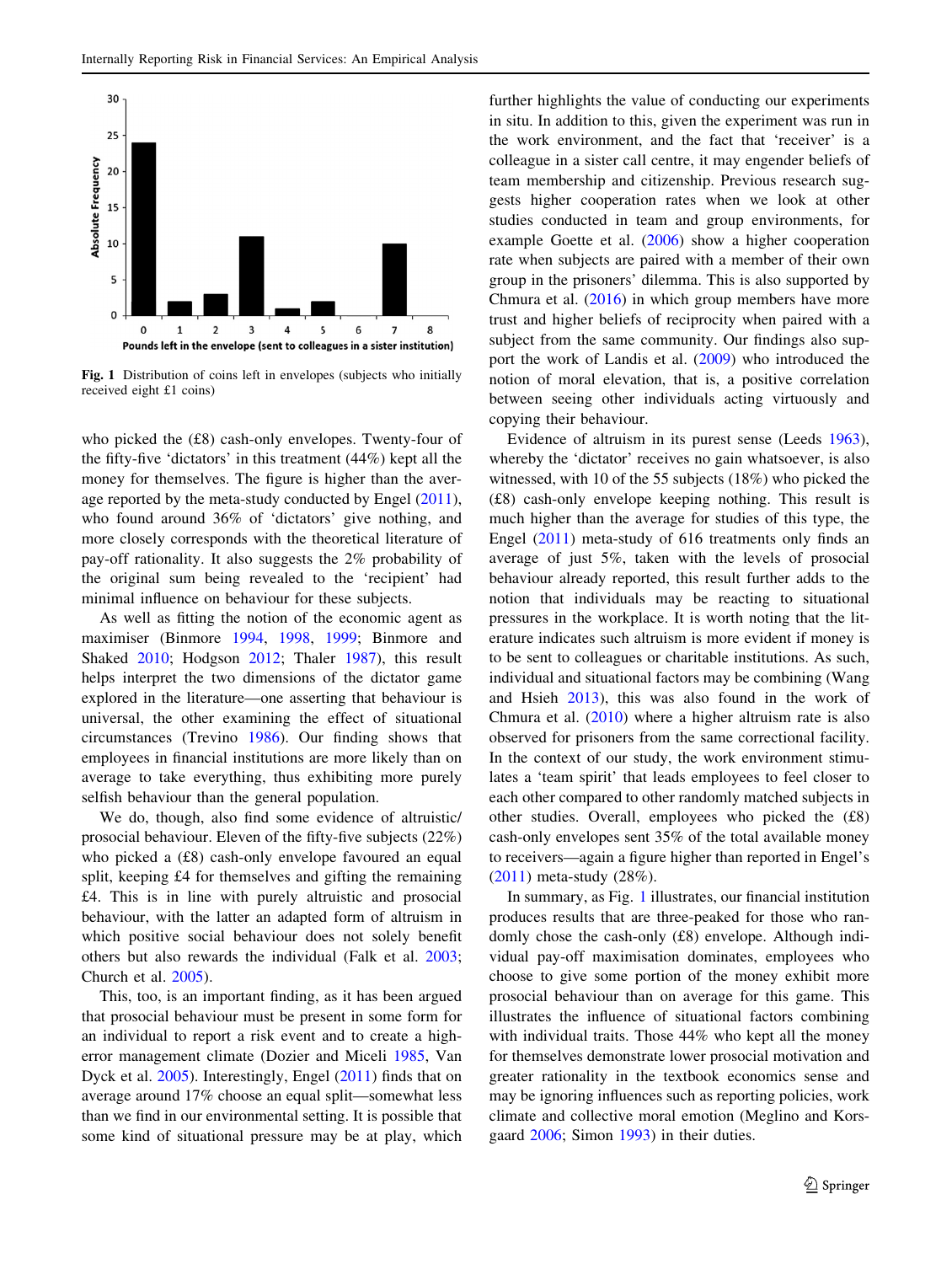|                                                                                                    | Coins of type remaining in the envelope |  |  |    |    |          |   |          |    |  |  |
|----------------------------------------------------------------------------------------------------|-----------------------------------------|--|--|----|----|----------|---|----------|----|--|--|
|                                                                                                    |                                         |  |  | 3  | 4  |          | 6 |          | x  |  |  |
| Employees selecting envelope with $4 \text{ } \pounds1$ coins and $4 \text{ } \pounds1$ choc coins |                                         |  |  |    |    |          |   |          |    |  |  |
| £1 <i>chocolate</i> coins found in the envelope                                                    |                                         |  |  |    |    |          |   |          |    |  |  |
| £1 <i>coins</i> found in the envelope                                                              |                                         |  |  |    |    |          |   |          |    |  |  |
| Employees selecting envelope with $8 \text{ } £1 \text{ coins}$                                    |                                         |  |  |    |    |          |   |          |    |  |  |
| £1 <i>chocolate</i> coins found in the envelope (no £1 coins)                                      | 16                                      |  |  |    | 15 | $\Omega$ |   |          | 13 |  |  |
| £1 <i>coins</i> found in the envelope (no chocolate coins)                                         | 24                                      |  |  | 3. | 11 |          |   | $\theta$ | 10 |  |  |

Table 3 Distribution of coins left in envelopes

As shown in Table 3 and Fig. 2, analysis of how those subjects who picked cash-only envelopes (£8) used the chocolate coins also reveals a three-peaked distribution. Nearly 30% chose not to put any chocolate coins back in the envelope, thus showing no intention to deceive their recipient colleagues; almost 24% filled the envelope with eight chocolate coins, indicating not only pay-off maximisation but little prosocial behaviour and no apparent willingness to conceal their actions; and 27% placed either four or six chocolate coins in the envelope. This indicates that individual factors are at play, and that employees will bring their own moral and ethical behaviour into the institution. As all employees in the subject pool are working under the same facet-specific ethical and error-climate—our results provide evidence of a diverse level of individual morality and ethical behaviour within the workforce.

This is further evidenced by the last of these peaks, which suggests a desire to deceive the 'recipient' by appearing to act in their interest. Placing four chocolate coins in the envelope indicates at least a measure of deception, as it might lead the 'receiver' to believe a cash/chocolate envelope was originally picked. Placing six chocolate coins in the envelope—surprisingly, a ploy chosen by only one subject—indicates total deception, the hope being that the receiver concludes that a cash/chocolate envelope was



Fig. 2 Deceptive use of chocolate coins? (All other possible combinations had a frequency  $\leq$  3) (subjects who initially received eight £1 coins)

originally picked and the money was split evenly. Overall, almost half of the subjects who picked cash-only envelopes (46%) removed all or some of the money and used chocolate coins to restore the eight-coin total.

The use of chocolate coins to deceive is most apparent among those subjects who picked cash/chocolate envelopes. Although the small number of respondents who selected these envelopes does not necessarily lend itself to establishing reliable trends, it is possible to discern purely selfish behaviour and attempted deception, since three subjects (43%) took all the money and left the four chocolate coins; as Table [4](#page-11-0) shows, no two of the remaining four subjects took the same course as each other.

Taking these results as a whole, the key point is that all three types of behaviour—selfish, altruistic and prosocial are clearly in evidence and higher than the average reported by Engel's [\(2011](#page-18-0)) meta-study of the dictator game. The question is whether this is a consequence of the influence exerted by our chosen setting of a financial institution. It is apparent that a large proportion of the subjects have no issue with covering up, and deceiving colleagues with chocolate coins, even with the existence of a real threat. This may be indicative of their lack of intention to report errors, particularly those errors that may involve financial loss for themselves in reporting. To examine these findings in more detail whilst applying the lens of error management climate we turn to the Theory of Planned Behaviour.

# Module 2 Results: The Intention to Report Operational Risks Survey

Previous research suggests that the findings from our adapted dictator game could inform each of our TPB variables—Attitude (ATT), Subjective Norm (SN) and Perceived Behavioural Control (PBC)—especially given the contention that behaviour within organisations is at least in some way influenced by a combination of individual morality, collective moral emotion and work climate (Kish-Gephart et al. [2010\)](#page-19-0). Since TPB is particularly dependent on the interaction of individual and situational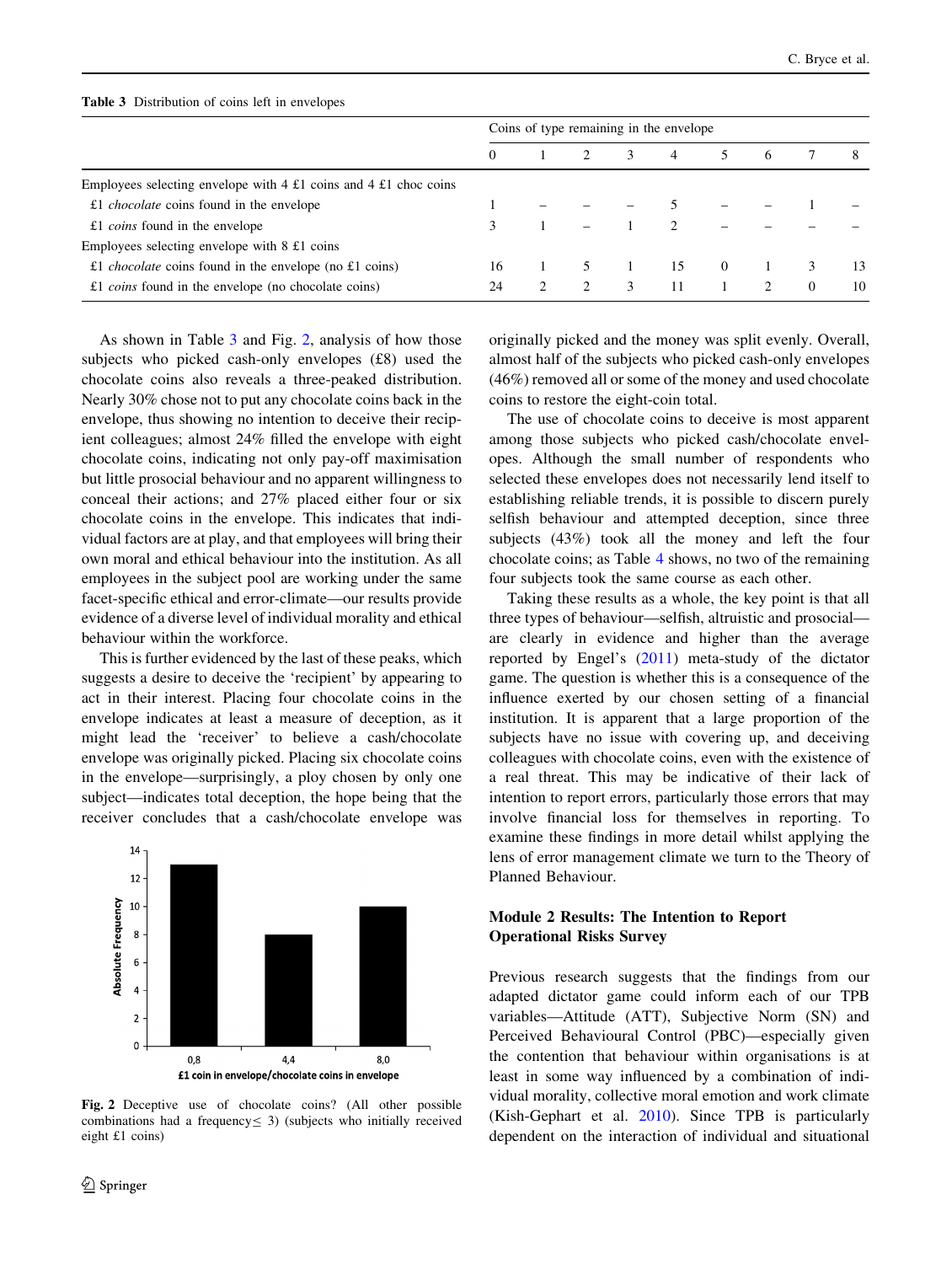<span id="page-11-0"></span>Table 4 Subject randomly selecting 4/4 split envelopes

| £1 coins remaining/chocolate coins remaining | Frequency |
|----------------------------------------------|-----------|
| 0/4                                          | 3         |
| 1/7                                          |           |
| 3/4                                          |           |
| 4/0                                          |           |
| 4/4                                          |           |

factors within an organisation, our finding that purely selfish behaviour dominates both purely altruistic and prosocial behaviour could be significant.

Table 5 presents the results of our Pearson correlations, including means, standard deviations and Cronbach alpha, for all constructs within the study. The original aspects of TPB are all significantly and positively associated with each other, with all other constructs also significantly associated with Intention (INT). Given the importance of, and requirement for, communication in a high-error management climate in which latent errors are prevalent, it is reassuring to see a positive INT scale average of 5.828, stronger than previous studies in a similar environment (Bryce et al. [2013](#page-18-0)). Interestingly, the strongest correlation is PBC with INT  $(r = 0.627)$ , which, whilst not conclusive, provides some evidence of the assertion of Arnaud and Schminke [\(2012\)](#page-18-0) that confidence of achieving a desired outcome affects behaviour. In line with the work of Bryce et al. ([2016\)](#page-18-0), uncertainty is negatively associated with both INT and ATT, thus confirming the robustness of our variable selections. Adequate internal reliability is present, as indicated by the Cronbach alpha values in the bottom row of the table (Nunnally and Bernstein [1994;](#page-19-0) Cronbach [1970\)](#page-18-0).

A four-stage hierarchical regression model was used to analyse the TPB and test for any significant causal effects of our constructs. Table [6](#page-12-0) shows the results. Model 1, which includes the three basic variables making up TPB, is significant ( $F(3.58) = 18.482, p < 0.001$ ), with the adjusted  $r^2$  explaining 46% of the variance in INT. The results show that ATT towards escalating a risk event and PBC over the final outcome of such a course of action are both positive and significant, indicating the presence of the characteristics of a high-error management work climate in our financial institution such as the positive link between attitudes (behaviours) towards, and commitment. To organisational goals (reporting) thus allowing us to accept H1 and H3. This alignment of organisational goals and reporting (particularly detection) by employees was highlighted by Roberts and Bea [\(2001](#page-20-0)) during their seminal study of high reliability organisations. These findings highlight two important points. The first is that an individual who chooses to report a risk event must believe that doing so is worthwhile and relate to a larger organisation strategy. The second is that an individual who chooses to report a risk event must believe that doing so will be both productive and straightforward.

Broadly in line with the work of the IRM [\(2012\)](#page-19-0), these are key considerations in attempts to devise and implement policies that encourage risk reporting within organisations. Further, the importance of learning from incidents to the organisation as explained in the induction courses for all new members of staff (both in terms of why employees should, and the outcomes from the reporting behaviour) serves to satisfy both these points. This highlights the importance of an effective risk management system, in which the reporting process resides, as detailed in our analysis of the Final Notices and typifies the characteristics of a high-error management climate within the institution under investigation.

Further, in line with Bryce et al. [\(2013](#page-18-0)) but in contrast to the work of Ellis and Arieli [\(1999](#page-18-0)) and (with a little knowing extrapolation) to the work of Miceli et al. ([2012\)](#page-19-0) SN is found to be insignificant. The models show that the influence of others—for example, the 'team' is inconsequential, we therefore reject H2. This may appear a surprising finding, but it is one on which the results of our adapted dictator game shed some light. As reported above, the literature suggests prosocial individuals are more influenced by situational factors than those who exhibit selfishness, who instead tend to disregard their environment and those around them and value their own opinions above those of others (Grant and Berg [2011;](#page-18-0) Meglino and Korsgaard [2004](#page-19-0)). Our survey poses

Table 5 Pearson correlations

| <b>Table</b> $\sigma$ Tearson conclusions<br>between survey items |                                  |            | $\overline{c}$ | 3          | 4          |           | 6     |
|-------------------------------------------------------------------|----------------------------------|------------|----------------|------------|------------|-----------|-------|
|                                                                   | 1. Intention                     |            |                |            |            |           |       |
|                                                                   | 2. Attitude                      | $0.470**$  |                |            |            |           |       |
|                                                                   | 3. Subjective Norm               | $0.483**$  | $0.405**$      |            |            |           |       |
|                                                                   | 4. Perceived Behavioural Control | $0.627**$  | $0.326**$      | $0.481**$  |            |           |       |
|                                                                   | 5. Uncertainty                   | $-0.608**$ | $-0.350**$     | $-0.337**$ | $-0.529**$ |           |       |
|                                                                   | 6. Risk integrity                | $0.448**$  | 0.156          | 0.120      | $0.273*$   | $0.434**$ |       |
|                                                                   | Mean                             | 5.828      | 6.182          | 5.431      | 5.362      | 2.860     | 4.328 |
|                                                                   | SD                               | 0.806      | 0.634          | 0.911      | 0.970      | 1.095     | 0.916 |
|                                                                   | Cronbach alpha                   | 0.81       | 0.66           | 0.83       | 0.78       | 0.78      | 0.68  |
|                                                                   |                                  |            |                |            |            |           |       |

\*\* Correlation significant  $p \lt 0.01$ , \* Correlation significant  $p \lt 0.05$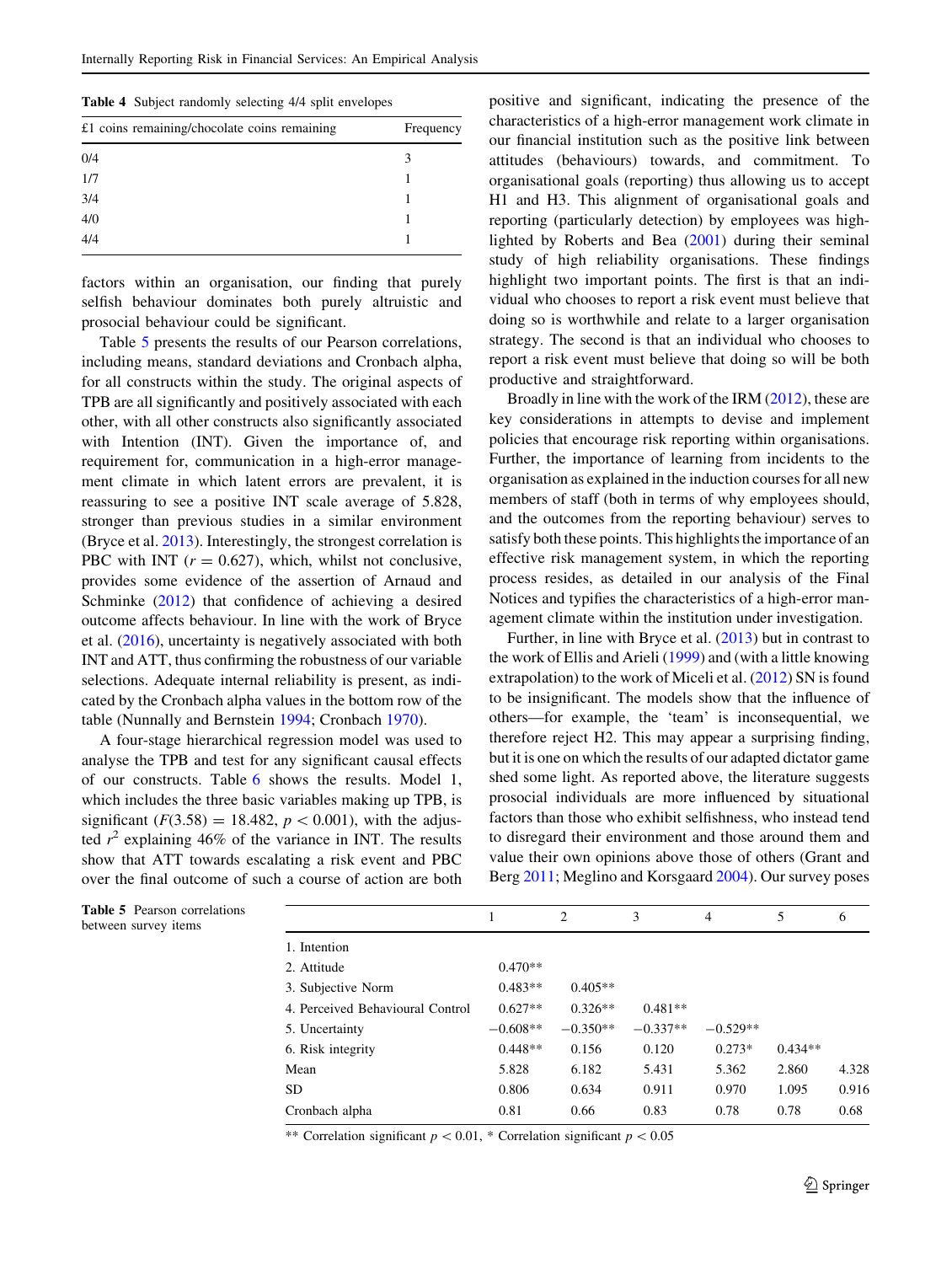<span id="page-12-0"></span>Table 6 Results of multivariate regression analysis

| Model                         | 1β         | $2\beta$   | $3\beta$   |
|-------------------------------|------------|------------|------------|
| Attitude                      | $0.253*$   | $0.229*$   | $0.192*$   |
| Subjective Norm               | 0.154      | 0.167      | 0.152      |
| Perceived Behavioural Control | $0.470**$  | $0.395**$  | $0.310**$  |
| Risk integrity                |            | $0.285**$  | $0.214*$   |
| Uncertainty                   |            |            | $-0.233*$  |
| $R^2$                         | 0.489      | 0.563      | 0.596      |
| Adj $R^2$                     | $0.462***$ | $0.533***$ | $0.560***$ |
| Sig F change                  | 0.000      | 0.003      | 0.038      |

Examination of tolerance, VIF and condition indices indicated no violations of multicollinearity or collinearity for all elements in the table

\*\*\*  $p < 0.0001$ ; \*\*  $p < 0.001$ ; \*  $p < 0.05$ 

specific questions regarding others' views of reporting risk events, and these may be dismissed by the purely selfish who make-up nearly half of our subjects. This again points towards the intention to report a risk event being reliant on the attitude of the individual towards the event itself and the ability of the individual to perceive control over the path to a positive outcome. Further, the lack of a professional body to provide an identity, and guidance on best practice for the call centre staff over and above what the organisation itself is instilling may hinder the effects of SN on intention to report risk events. The work of Taylor and Curtis ([2010](#page-20-0)) and Kaplan and Whitecotton ([2001\)](#page-19-0) has highlighted the importance professional identity has on maintaining professional standards and the perceptions of responsibility in reporting.

We now turn to our final two hypotheses in Table 6, the variables for both 'uncertainty' and 'risk integrity' are positive and significant across the models in which they are included. The results of Model 3  $(F(6.55) = 13.576)$ ,  $p<0.001$ ) allow us to accept both H4 and H5. Regarding H4, we find higher levels of certainty are positively related to intention to report risk events. This provides further evidence that training increases certainty, enhances an individual's attitude towards reporting an event and generates confidence in the knowledge that (a) the process of reporting will itself be straightforward and (b) the organisation will respond positively. Well-trained employees become more informed in making valid judgments; importantly, they may also be more likely to dismiss colleagues' opinions when they intuitively 'know' their intention to report an event is right. This adds more weight to the importance of training for situational factors within a high-error management climate, particularly given how significant an individual perceives an event to be, and their confidence of being able to see it through to a successful conclusion are related to reporting intention.

The supporting of H5 is also in line with the notion that control in seeing the reporting of a risk event through to an effective resolution may be key. We take this as further robust testing of PBC and additional evidence of a link between intention to report and protocols and procedures within the work environment. As per Martin and Cullen [\(2006](#page-19-0)), this demonstrates that employees who fully reflect on the reporting process and, based on this knowledge, can calculate the chances of success are more likely to escalate risk events. Although specific to the investment bank domain this result resonates with the 'Situation Awareness' and 'Decision Making' non-technical skills required by financial traders as outlined by Leaver and Reader [\(2016a,](#page-19-0) p. 714) in reporting risk events.

Our results also concur with Treviño et al. ([2006\)](#page-20-0) and Kohlberg [\(1969](#page-19-0)), who posit that individuals bring personal characteristics such as moral awareness and moral judgment into the workplace and that perceptions of the ethical work climate impact on behaviour in institutions where there is a tendency towards selfishness. However, this effect is not unidirectional, we also witness the effect that the error management climate has on the risk reporting intention of employees. In line with Brown et al. [\(2005](#page-18-0)), Van Dyck et al. [\(2005](#page-20-0)) and Leaver and Reader, [\(2016a](#page-19-0)), we find clear structures, processes and leadership to be influential. This also lends weight to the suggestion that leaders, through their own conduct, can shape the actions of individuals in high-error management climates; and to the argument that situational factors such as promotion and remuneration policies should remain consistent (Trevino [1986](#page-20-0); Church et al. [2005\)](#page-18-0), thus further encouraging compliant behaviour. What we do not discover is evidence of the formation of pressures to report due to the norms of reporting by peers that influence behaviour or a shared identity into which individuals attempt to fit (Reichers and Schneider [1990](#page-20-0)).

#### Conclusion

The dramatic events of recent years have starkly underlined the fashionable dictum that banks and other financial institutions are 'too big to fail'. Of course, the true message behind this maxim is that they cannot be allowed to fail; and yet the irony is that in reality they fail again and again. They fail on a very fundamental level whenever a risk event goes unreported or unchecked; and, as we have seen, it is the individual who is usually—if not always—presented with an opportunity to block the path towards potential catastrophe.

There is literally no telling what might happen if and when an individual chooses not to act in these circumstances. As stated at the outset, the consequences might take the form of small but significant losses or major and far-reaching scandals. In all likelihood, depending on seriousness, there will be some cost to the relevant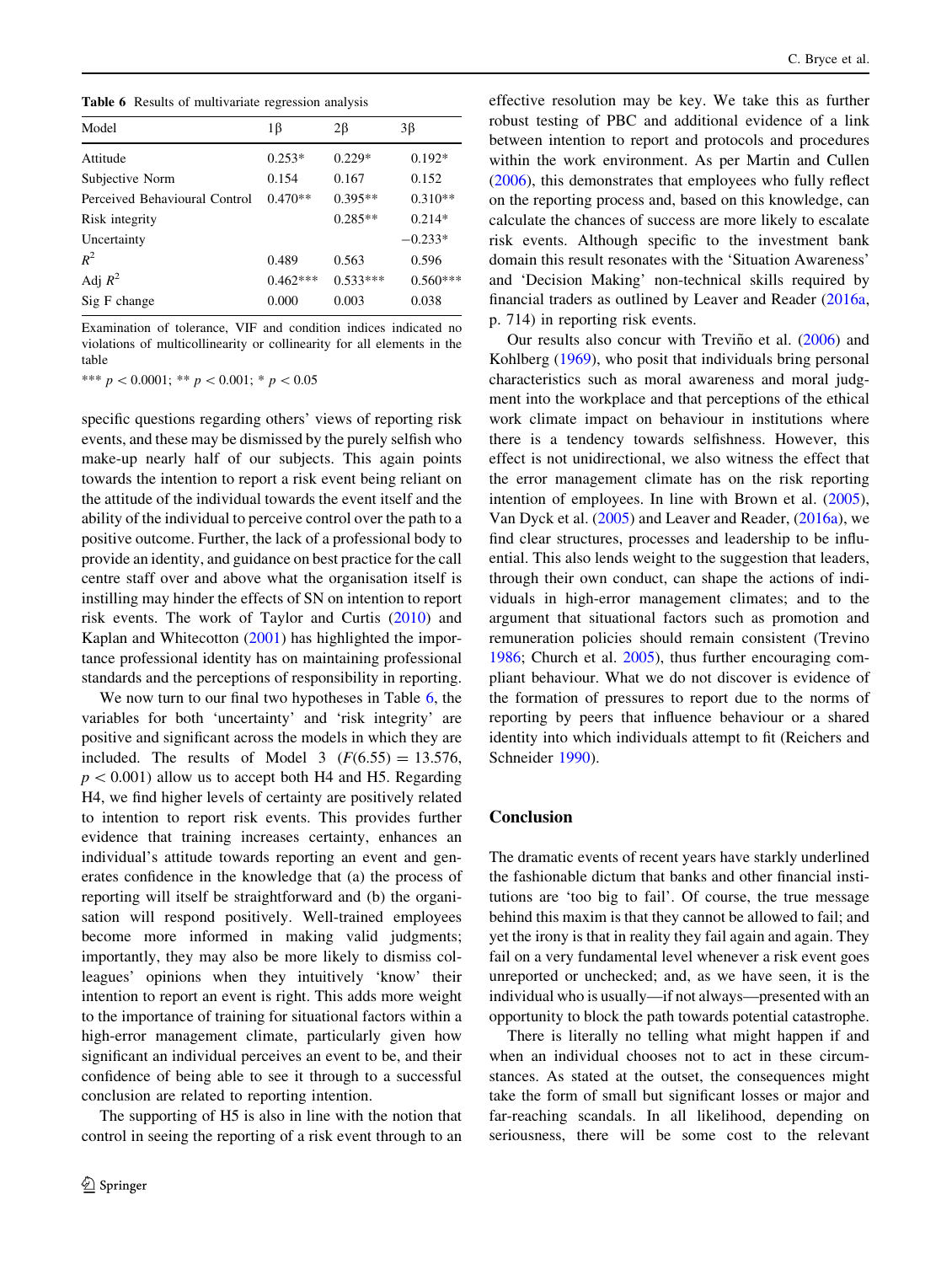institution, to the industry as a whole or to the wider economy and those who exist within it.

The above offers a sobering context in which to consider both the consequences of inaction and the implications of our findings. To put the matter bluntly: there is invariably a price to pay for failing to report a risk event, and the price is sometimes extraordinarily high. The Financial Conduct Authority Final Notices that provided the foundations for our study highlight how a lack of management and control, an absence of adequate risk management systems and poor training are frequently at the root of the decision not to escalate a risk event. With this in mind, the central goal of our research was to deliver a more comprehensive understanding of individual behaviour and the reporting of risk within a financial institution. Building on the work of Bryce et al. [\(2013\)](#page-18-0), we used a mixed-methods approach, combining an innovative version of the classic dictator game with the Theory of Planned Behaviour (TPB), to test for levels of prosocial behaviour whilst examining intentions to report risk.

Our adapted dictator game produced a three-peaked distribution of results. Significantly, levels of purely selfish, purely altruistic and prosocial behaviour were all higher than the averages reported by Engel ([2011\)](#page-18-0) in his meta-study of dictator games. Most importantly, of the three, it was purely selfish behaviour that dominated.

Our subsequent application of TPB produced results broadly in line with Bryce et al.  $(2013)$  $(2013)$ . Two of the principal variables of TPB—Attitude (ATT) and Perceived Behavioural Control (PBC)—were found to significantly influence intention to report a risk event, whereas the third, Subjective Norm (SN), was found to be surprisingly insignificant (in contrast to Ellis and Arieli [1999](#page-18-0)). However, this may make sense: the purely selfish dominated our adapted dictator game, and those whose behaviour is purely selfish will tend to value their own ideas and opinions above those of others.

Such individuals have a clear notion of whether a risk event should be reported. For them it is vital that (a) they believe the event to be important (ATT) and (b) they feel confident in their ability to see the issue through to a successful conclusion (PBC). This being the case, it follows that management should be aware of such tendencies and should devise and implement risk reporting policies and practices, including training and education, that not only accommodate but make the most of them. If employees' decisions are not significantly influenced by the 'team', cultural norms or a shared climate of behaviour (SN), as per our findings, then effective coercion and compliance must be derived from elsewhere. It may well be beneficial for the organisation under investigation to consider enhancing team training around risk reporting and group learning from incidents in order to instil a stronger identity in relation to error reporting within the group.

It is tempting, of course, to be alarmed by the juxtaposition of the word 'selfish' and the term 'financial institution'. Cynics might well contend that the dominance of purely selfish behaviour is among the last things such an organisation needs. Not least amid the lingering effects of the global financial crisis and with new scandals consistently emerging to undermine the fight to regain public trust, the knee-jerk response may well be a negative one.

Yet this need not be the case. As we have shown, mapping the ethical behaviour of individuals within financial institutions may allow that very same behaviour to be exploited in a positive way. In essence, to promote the reporting of risk events it is first necessary to grasp the preconditions that make reporting more likely. By appreciating why employees think as they do, and recognising what drives their decisions, it should be possible to support the characteristics of a high-error management climate, thus strengthening the relationship between the employee and their error management climate.

# Limitations

The results of this study are constrained by a number of factors, which at times provide evidence of a need for future research in the area of risk reporting within the financial services industry. Firstly, the use of a survey that implements the TPB was chosen due to the limited time offered to the research team within the employee's work environment. However, there may be a difference between the use of intention as a measure of an employee's perceived likelihood of reporting a risk event and actually reporting as outlined by Mesmer-Magnus and Viswesvaran [\(2006](#page-19-0)) and Taylor and Curtis ([2010\)](#page-20-0). This is further exacerbated by a lack of ability to directly query subjects as to the exact number of past experiences they have in the reporting of risk events and how these were treated by management, as the host organisation was reluctant to allow access of any kind should these questions be raised in survey form. It is well known within the error management literature (Van Dyck et al. [2005;](#page-20-0) Gronewold et al. [2013\)](#page-18-0) that past experiences in the reporting of errors, and how these queries were treated, will affect the prevalence of future reporting. Unfortunately, in this current study this past experience baseline was not able to be captured; however, it must be noted that the intention to report was strong within the study with a mean response of 5.83 to the dependent variable. The collection of the aforementioned variables would have allowed for a more granular analysis of the intention to act in the future, thus allowing for more precise interventions to be determined.

Secondly, the importance of call centre employees to the organisation should not be understated; however, the lack of a professional body by which they can identify and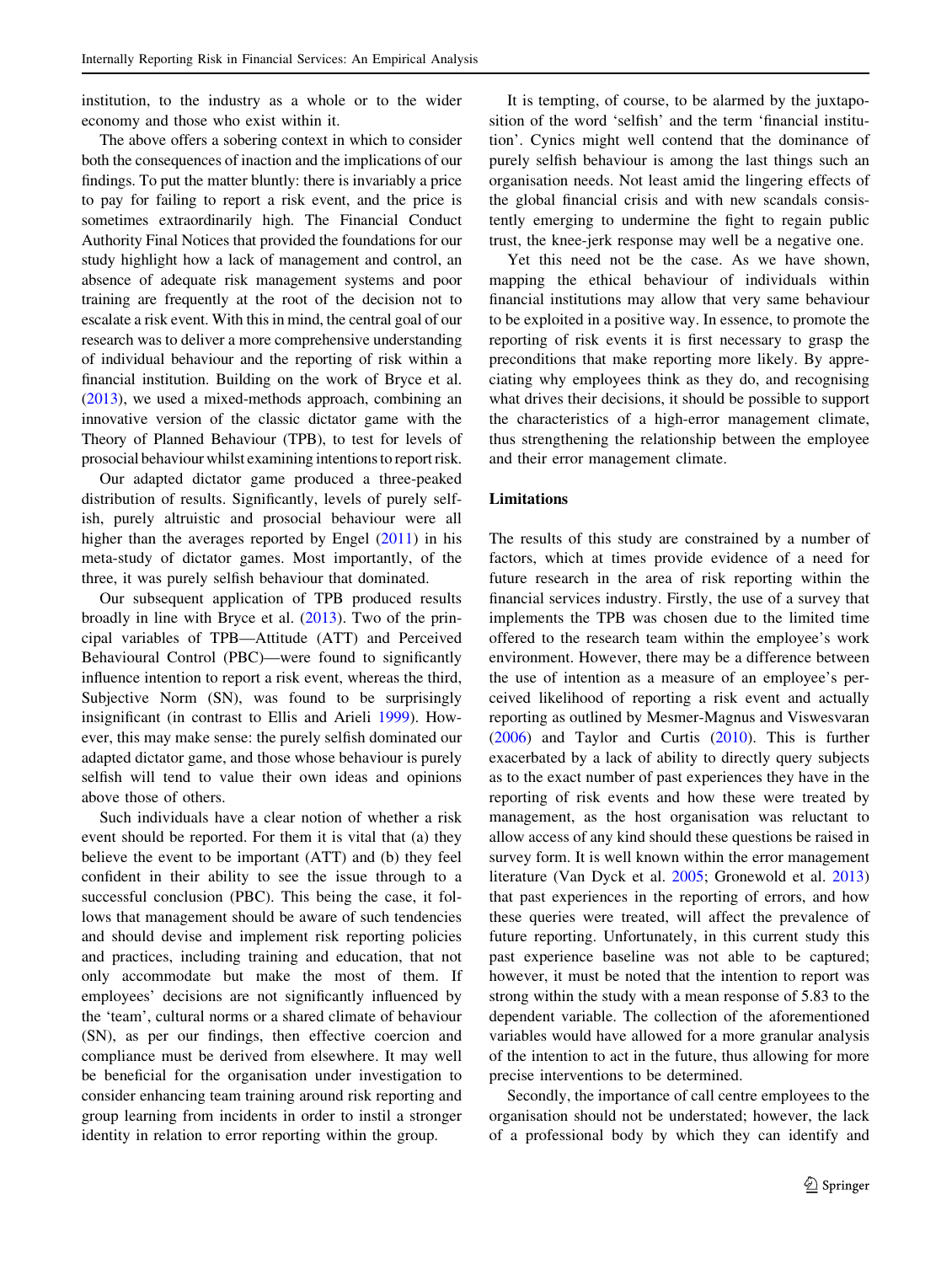group themselves may make the results less generalisable to professions in which there is a strong sense of professional identity, i.e. accountancy (Taylor and Curtis [2010](#page-20-0)). This may go some way to explain the lack of effect SN has on this group of subjects in the work environment. In addition, the call centre setting by its very nature makes the generalisation of results more difficult as they are renowned for high levels of 'employee churn' that makes the process of staff development and learning more difficult to embed (Malhotra and Mukherjee [2004;](#page-19-0) Schlesinger and Heskett ([1991\)](#page-20-0).

This may hamper an employee's ability to learn and understand the error management climate in which they are immersed as colleagues around them may move through the organisation regularly. This rapid turnover of staff will undoubtedly make the task of creating and developing a high-error management climate by the organisation under investigation more difficult. However, it should be noted that in this current study over half of staff were employed by the organisations for 3 years; nonetheless, this is not the case in all call centres. Thirdly, the ability of our 2-module methodology to capture actual prosocial behaviour whilst inferring error management behaviour and ultimately ethical climate via the TPB is not only innovative but provides a new methodological direction for future investigations of error management. Our choice of an adapted classic dictator game in order to capture elements of deception was not taken lightly, this experimental design is robust, but it is limited in its ability to link behaviour to inferences as captured by Module 2 the survey. In order to minimise subject bias in their decision-making during the execution of the Module 1 experiment they must be guaranteed anonymity in their decision-making. The importance of subjects' making decisions anonymously was postulated in Smith ([1976\)](#page-20-0) and is standard experimental and ethical practice when conducting the experimental games with an element of cheating (Fischbacher and Föllmi-Heusi [2013](#page-18-0)). If we had been able to link the decision-making of both modules at the individual level our results could have probed the existence of an intrinsic link between prosocial behaviour and error management climate within the working environment of the employees.

#### Future Research

The results of this current study highlight the scope for future research in areas of error management climate as applied to risk reporting within the financial services industry. The recent influx of new regulations such as Solvency II to govern the internal management and ultimately measure the effectiveness of internal processes of operational risk within financial organisations will act as a catalyst to new studies. It should be noted that the financial services industry is rather late to the table of formalised internal risk reporting, with the healthcare and aviation industries considered best practice in this area. Although the consequences of catastrophic failures in these industries are in no way comparable to that of the financial services industry the 'see something, say something' mantra as posited by 'just culture' in these industries is pertinent to this current study and future research in financial services risk reporting. Future research that provides an ability to cross-compare not only the risk reporting systems of different industries but also different professions, types of errors, and reporting behaviour within those industries, will not only assist in identifying best practice but could lead to real-world implementations of effective interventions within the financial services industry. This concept of cross-industry pollination of risk processes is not without precedent, as the mandatory pre-flight cockpit checklist as implemented in the aviation industry has recently been successfully adapted by the World Health Organisation in an attempt to reduce surgical errors.

This current study along with others that have preceded it (Gronewold et al. [2013\)](#page-18-0) suffers from an inability to conduct a longitudinal study, in which interventions (e.g. training, simulation) can be tested and retested for stability and depreciation in effectiveness over time. Future studies that have the ability to access a financial services organisation and test the saliency of their error management climate in situ over a prolonged period of time, whilst observing behaviour in an ontological manner, will benefit from capturing the development of norms (both seen and unseen) within the work environment. Further, the ability to compare the intention to report from those in the past has reported risk events and those who haven't would provide a better understanding as to the effects of past experience of the error management climate in future reporting. However, given the business sensitivity and confidentiality that shrouds the financial services industry, the embedded nature of such an ontological study or a between-group comparison may well be more difficult to implement in reality.

Funding This study was funded by a 'Seedcorn' Grant from the Institute of Chartered Accountants Scotland. This work was also supported by the Economic and Social Research Council [grant number ES/L000776/1], previous versions of this paper also received comments and suggestions from delegates of the ESRC 'Lessons in the Management of People Risk' Seminar Series and is considered an output of this research grant.

#### Compliance with Ethical Standards

Conflict of interest Cormac Bryce declares that he has no conflict of interest, Thorsten Chmura declares that he has no conflict of interest, Robert Webb declares that he has no conflict of interest, Carly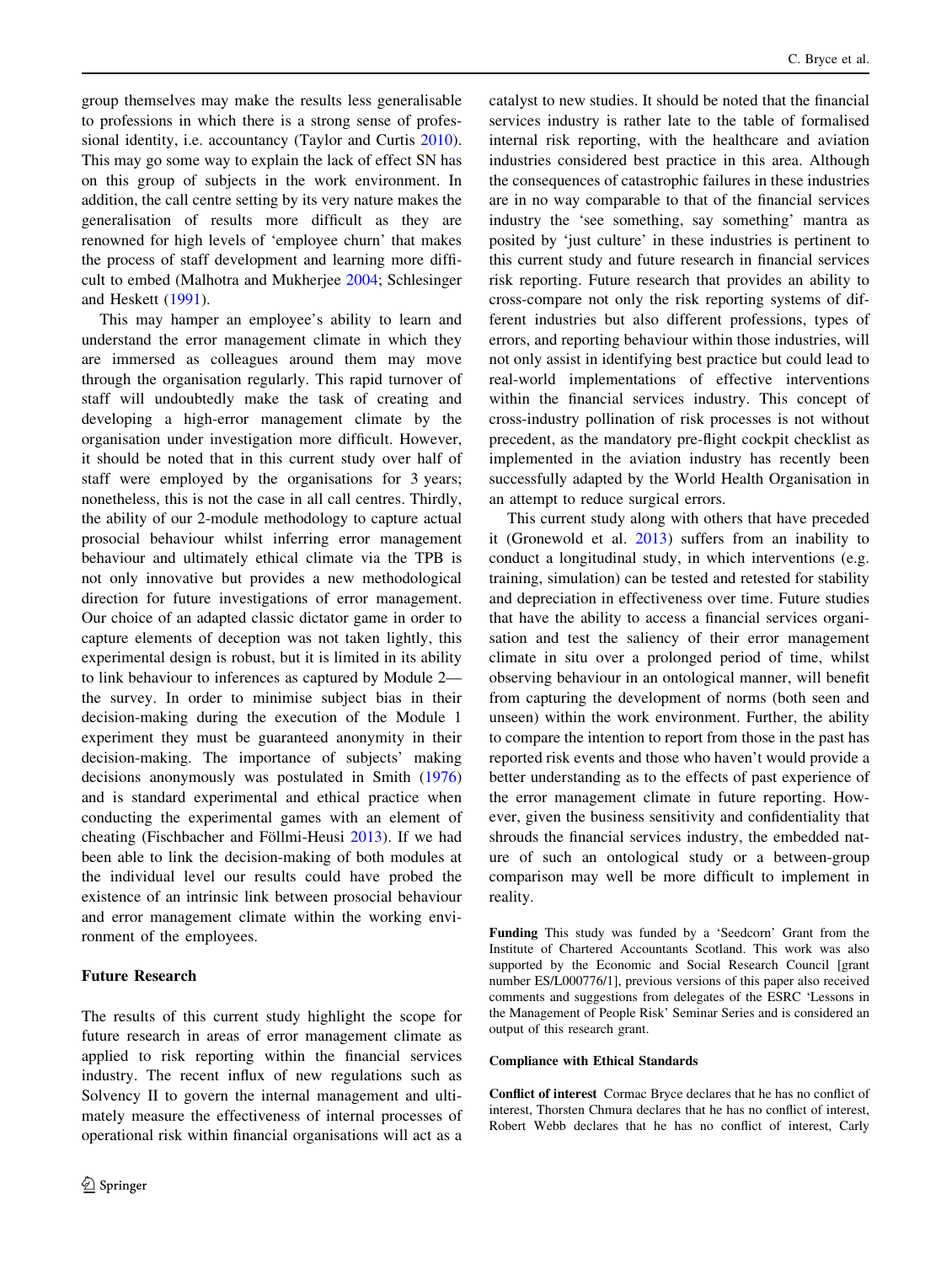Cheevers declares that she has no conflict of interest, Joel Stiebale declares that he has no conflict of interest.

Ethical Approval All procedures performed in studies involving human participants were in accordance with the ethical standards of the institutional and/or national research committee and with the 1964 Declaration of Helsinki and its later amendments or comparable ethical standards.

Informed Consent Informed consent was obtained from all individual participants included in the study.

Open Access This article is distributed under the terms of the Creative Commons Attribution 4.0 International License ([http://crea](http://creativecommons.org/licenses/by/4.0/) [tivecommons.org/licenses/by/4.0/\)](http://creativecommons.org/licenses/by/4.0/), which permits unrestricted use, distribution, and reproduction in any medium, provided you give appropriate credit to the original author(s) and the source, provide a link to the Creative Commons license, and indicate if changes were made.

# Appendix 1: Photographs of Experimental Setting

Each participant took an envelope out of this box randomly. There was a 90/10 split between envelopes containing eight £1 coins and envelopes containing four £1 coins and four chocolate coins (Fig. 3).



Fig. 3 Box with envelopes



Fig. 4 Second box and chocolate coins

Each participant opened their chosen envelope, took out the money and was then able to put chocolate coins in before the envelope was resealed and placed in a second box  $(Fig. 4)$ .

# Appendix 2: Subject Instruction Leaflet

Welcome to the experiment. In this experiment, you will be able to earn money and send money to another call centre.

In the envelope experiment you will play with another participant. You are in the role of the sender. You will pick an envelope that either has £8 coins, or £4 coins and 4 chocolate coins. Nobody will be able to see whether you received an envelope with £8 or £4. You will go to a room and take whatever you like out of the envelope. Nobody will be able to see what you take out and what will be left in the envelope. You will take the money in a room where nobody can observe what you do. You are the only person from the subject pool who knows what envelope you took. Neither the experimenter nor other participants are able to track your decisions back to you individually.

We will put a box with chocolate coins next to the box where you put the envelope in, after you have made your decision of how much money you will send.

Now you will reseal and place the envelope into the box situated beside the chocolate coins, and this will be sent to the receiver who is a colleague in a sister call centre within your organisation.

Your pay-off will be what you took out of the envelope and the receiver's pay-off will be what you left in the envelope.

There is a probability of 2% that the true value of the envelope at the time you received it will be revealed. Please see the probabilities in the figure below.

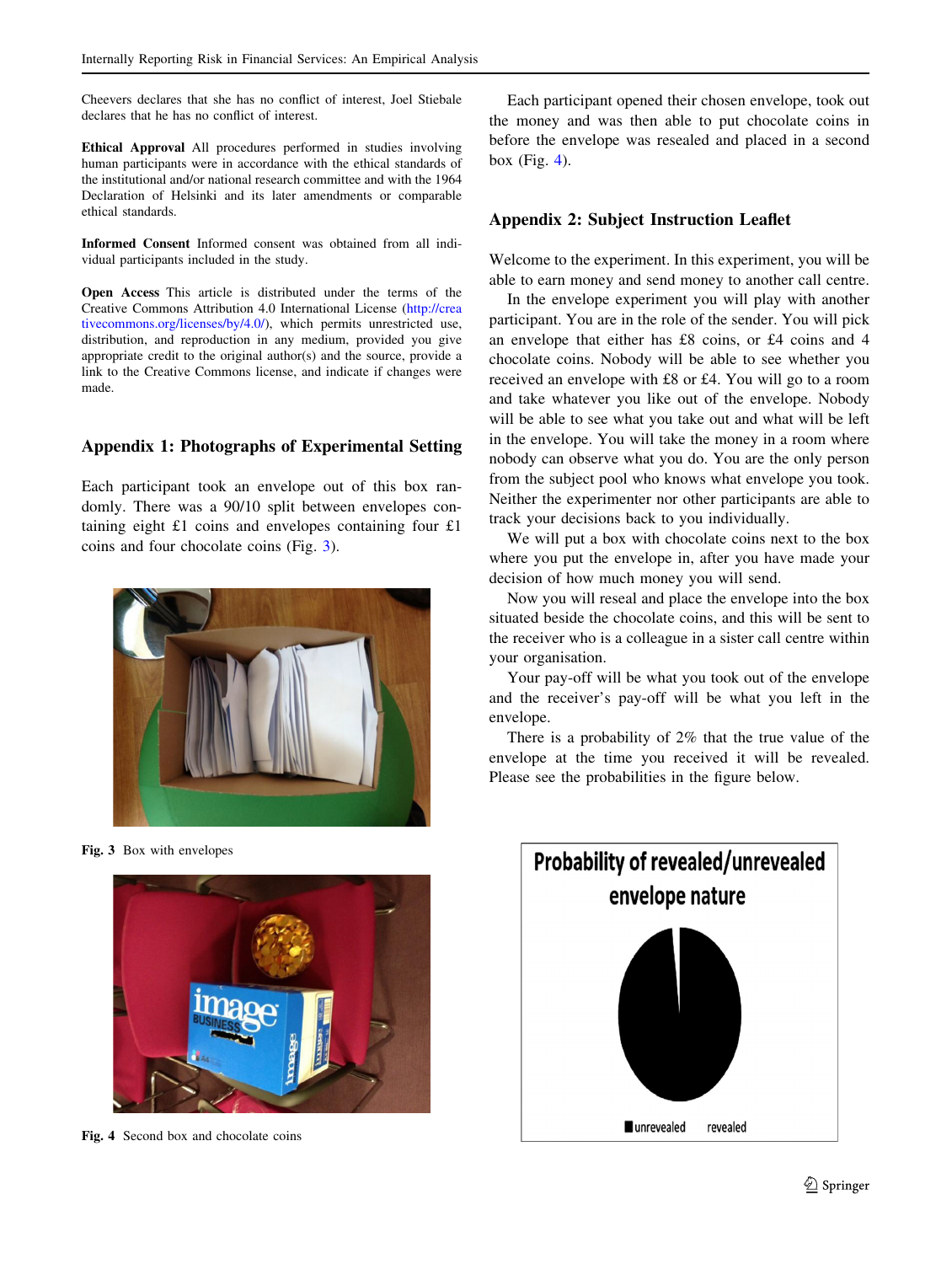# Appendix 3: TPB Survey Construct Questions

## Intention

# To what extent do you agree with each of the following statements?

| To what extent as you agree what each of the following statements.                                      |                   |       |                         |                 |                            |          |                      |  |  |  |  |
|---------------------------------------------------------------------------------------------------------|-------------------|-------|-------------------------|-----------------|----------------------------|----------|----------------------|--|--|--|--|
|                                                                                                         | Strongly<br>agree | Agree | Agree to<br>some extent | Neither/<br>Nor | Disagree to<br>some extent | Disagree | Strongly<br>disagree |  |  |  |  |
| I intend to report operational risk losses/events in the<br>next twelve weeks should they arise         |                   |       |                         |                 |                            |          |                      |  |  |  |  |
| I plan to report operational risk losses/events in the next $\square$<br>twelve weeks should they arise |                   |       |                         |                 |                            |          |                      |  |  |  |  |
| I want to report operational risk losses/events in the next $\square$<br>twelve weeks should they arise |                   |       |                         |                 |                            |          |                      |  |  |  |  |

# Attitude

Overall, I think that reporting operational risk losses/events is…?

| Very effective  | Effective  | Somewhat effective  | Neither/Nor | Somewhat ineffective | Ineffective | Very ineffective |
|-----------------|------------|---------------------|-------------|----------------------|-------------|------------------|
| П               |            | □                   |             |                      |             |                  |
| Very beneficial | Beneficial | Somewhat beneficial | Neither/Nor | Somewhat harmful     | Harmful     | Very harmful     |
| П               |            |                     |             |                      |             |                  |
| Very wise       | Wise       | Somewhat wise       | Neither/Nor | Somewhat foolish     | Foolish     | Very foolish     |
| П               |            |                     |             |                      |             |                  |

# Subjective Norm

To what extent do you agree with each of the following statements?

| Strongly<br>agree | Agree                                                                                                                 | Agree to<br>some extent | Neither/<br>Nor | Disagree to<br>some extent | Disagree | Strongly<br>disagree |
|-------------------|-----------------------------------------------------------------------------------------------------------------------|-------------------------|-----------------|----------------------------|----------|----------------------|
| $\perp$           |                                                                                                                       |                         |                 |                            |          |                      |
|                   |                                                                                                                       |                         |                 |                            |          |                      |
|                   |                                                                                                                       |                         |                 |                            |          |                      |
|                   |                                                                                                                       |                         |                 |                            |          |                      |
|                   | Most people I know would report operational risk losses/<br>People that are important to me would think that I should |                         |                 |                            |          |                      |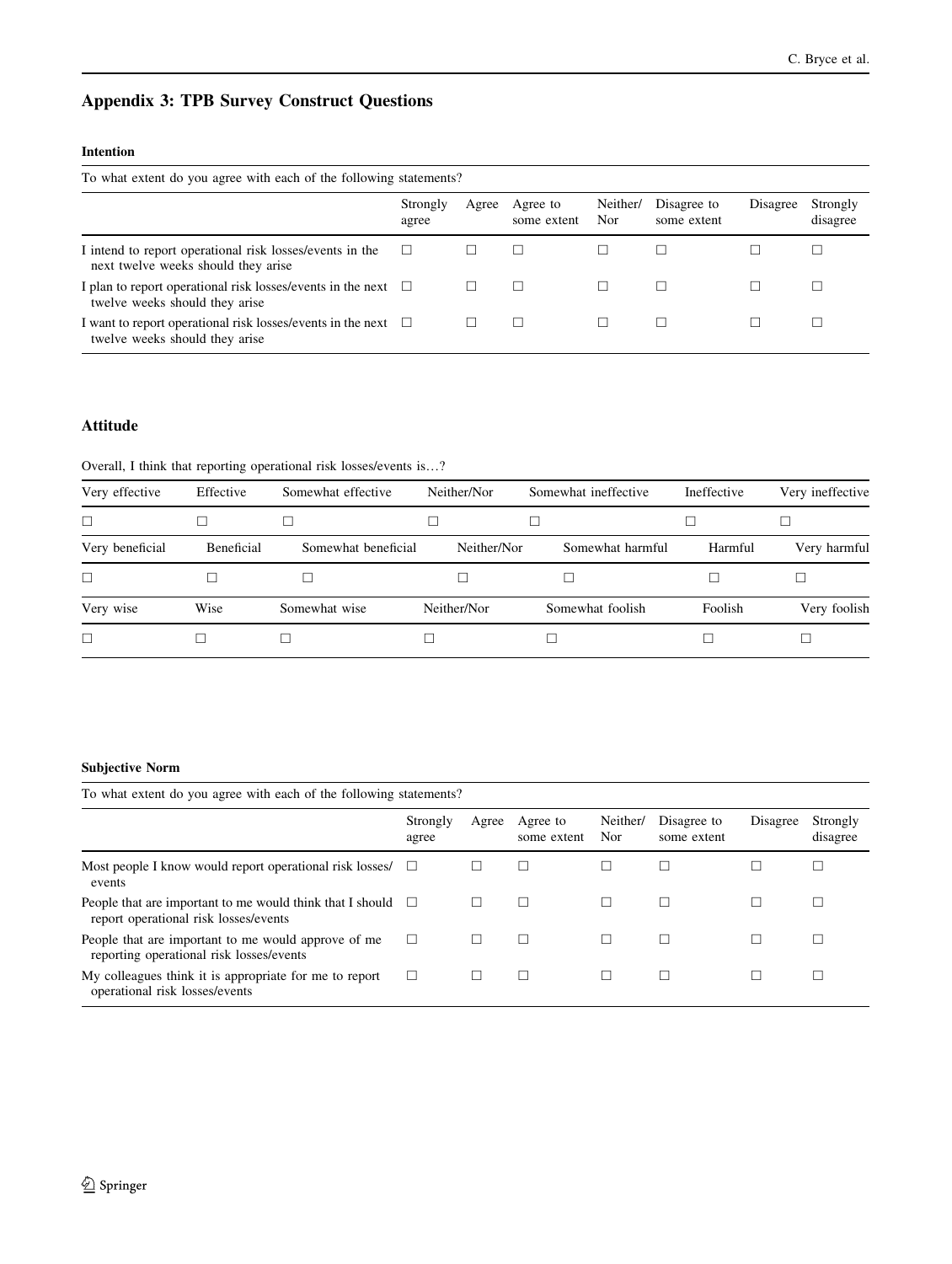#### Perceived Behavioural Control

To what extent do you agree with each of the following statements?

|                                                                               | Strongly<br>agree |                | Agree | extent | Agree to some      | Nor    | Neither/        |        | Disagree to<br>some extent | Disagree |          | Strongly<br>disagree |
|-------------------------------------------------------------------------------|-------------------|----------------|-------|--------|--------------------|--------|-----------------|--------|----------------------------|----------|----------|----------------------|
| If I wanted to I could easily report operational<br>risk losses/events        | П                 |                |       | $\Box$ |                    | П      |                 |        |                            |          |          |                      |
| For me to report operational risk losses/events is<br>easy                    | $\Box$            |                |       | $\Box$ |                    | $\Box$ |                 | $\Box$ |                            | $\Box$   |          |                      |
| I have control over my choice to report<br>operational risk losses/events     |                   |                |       | $\Box$ |                    | П      |                 |        |                            | $\Box$   |          |                      |
| To what extent would you say?                                                 |                   |                |       |        |                    |        |                 |        |                            |          |          |                      |
|                                                                               |                   | Very<br>likely |       | Likely | Somewhat<br>likely |        | Neither/<br>Nor |        | Somewhat<br>unlikely       |          | Unlikely | Very<br>unlikely     |
| I would be able to report operational risk losses/events<br>should they arise |                   | └              | П     |        | П                  |        |                 |        | П                          |          |          |                      |

#### **Uncertainty**

| To what extent do you agree with each of the following statements?                                   |                   |       |                         |                 |                            |          |                      |  |  |  |  |
|------------------------------------------------------------------------------------------------------|-------------------|-------|-------------------------|-----------------|----------------------------|----------|----------------------|--|--|--|--|
|                                                                                                      | Strongly<br>agree | Agree | Agree to<br>some extent | Neither/<br>Nor | Disagree to<br>some extent | Disagree | Strongly<br>disagree |  |  |  |  |
| I am sure of my knowledge and understanding of what<br>operational risk losses/events are            |                   |       |                         |                 |                            |          |                      |  |  |  |  |
| I am aware of the correct reporting channels for the<br>reporting of operational risks losses/events |                   |       |                         |                 |                            |          |                      |  |  |  |  |

When you come across various risk losses/events how sure are you of what to choose to report as an operational risk loss/event? (Tick one only)

| Very sure | Sure | Somewhat sure | Neither/Nor | Somewhat unsure | ∪nsure | Verv<br>unsure | N/A                      |
|-----------|------|---------------|-------------|-----------------|--------|----------------|--------------------------|
|           |      |               |             |                 |        |                | $\overline{\phantom{a}}$ |

#### Risk Integrity

To what extent do you agree with each of the following statements?

|                                                                                                            | Strongly<br>agree | Agree | Agree to<br>some extent | Neither/<br><b>Nor</b> | Disagree to<br>some extent | Disagree | Strongly<br>disagree |
|------------------------------------------------------------------------------------------------------------|-------------------|-------|-------------------------|------------------------|----------------------------|----------|----------------------|
| I would be prepared to invest a lot of effort in<br>operational risk reporting                             |                   |       |                         |                        |                            |          |                      |
| I would like more information in order to understand my $\square$<br>institution's operational risk policy |                   |       |                         |                        |                            |          |                      |
| Having a good risk management track record is<br>important to me                                           |                   |       |                         |                        |                            |          |                      |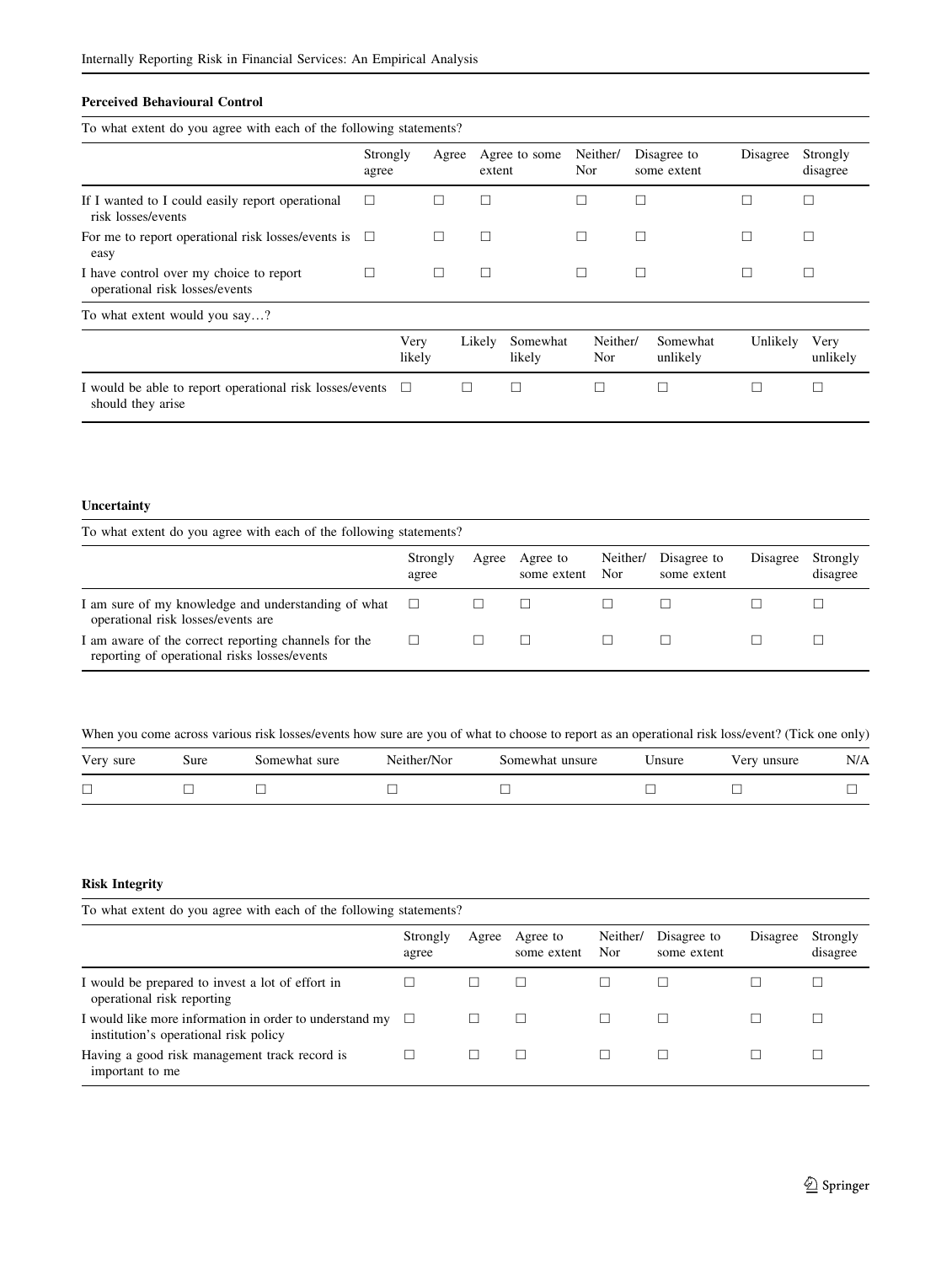#### <span id="page-18-0"></span>References

- Ajzen, I. (1988). Attitudes, personality and behaviour. Chicago: Illinois Press.
- Ajzen, I. (1991). The Theory of Planned Behaviour. Organizational Behaviour and Human Decision Processes, 50, 179–211.
- Arnaud, A., & Schminke, M. (2012). The ethical climate and context of organizations: A comprehensive model. Organization Science, 23(6), 1767–1780.
- Ashton, J. (2014). The scale and scope of financial mis-selling. In T. Harrison & H. Estelami (Eds.), Chapter 30: The Routledge companion to financial services management. London: Routledge.
- Bandura, A. (1986). Social foundations of thought and action: A social cognitive theory. Englewood Cliffs, NJ: Prentice-Hall.
- Bardsley, N. (2008). Dictator game giving. Altruism or artefact? Experimental Economics, 11(2), 122–133.
- Basel Committee on Banking Supervision. (2006). Core principles for effective banking supervision—Final document. Basel: Bank for International Settlements.
- Ben-Ner, A., Putterman, L., Kong, F., & Magan, D. (2004). Reciprocity in a two-part dictator game. Journal of Economic Behavior & Organization, 53, 333–352.
- Binmore, K. (1994). Playing fair: Game theory and the social contract (Vol. I). Cambridge, MA: MIT Press.
- Binmore, K. (1998). Just playing: Game theory and the social contract (Vol. 2). Cambridge, MA: MIT Press.
- Binmore, K. (1999). Why experiment in economics? Economic Journal, 109(2), F16–F24.
- Binmore, K., & Shaked, A. (2010). Experimental economics: Where next? Journal of Economic Behavior and Organization, 73, 87–100.
- Biron, M. (2010). Negative reciprocity and the association between perceived organizational ethical values and organizational deviance. Human Relations, 63(6), 875–897.
- Brief, A. P., & Motowidlo, S. J. (1986). Prosocial organizational behaviors. The Academy of Management Review, 11(4), 710–720.
- Brown, M., Treviño, L. K., & Harrison, D. (2005). Ethical leadership: A social learning perspective for construct development and testing. Organizational Behavior and Human Decision Processes, 97, 117–134.
- Bryce, C., Cheevers, C., & Webb, R. (2013). Operational risk escalation and the theory of planned behaviour: An empirical analysis of UK call centres. International Review of Financial Analysis, 30, 298–307.
- Bryce, C., Webb, R., & Adams, J. (2011). Internal loss data collection implementation: Evidence from a major UK financial institution. Journal of Risk Research, 14(10), 1161–1176.
- Bryce, C., Webb, R., Cheevers, C., Clark, G., & Ring, P. (2016). Should the insurance sector be banking on risk escalation for solvency II? International Review of Financial Analysis, 34, 131–139.
- Burks, V., & Krupka, E. L. (2012). A multimethod approach to identifying norms and normative expectations within a corporate hierarchy: Evidence from the financial services industry. Management Science, 58(1), 203–217.
- Cassematis, P. G., & Wortley, R. (2013). Prediction of whistleblowing or non-reporting observation: The role of personal and situational factors. Journal of Business Ethics, 117(3), 615–634.
- Catino, M., & Patriotta, G. (2013). Learning from errors: Cognition, emotions and just culture at the Italian Air Force. Organization Studies, 34(4), 437–467.
- Chan, S. C., & Lu, M. T. (2004). Understanding internet banking adoption and use behavior: A Hong Kong perspective. Journal of Global Information Management, 12(3), 21–43.
- Chmura, T., Engel, C., Englerth, M., & Pitz, T. (2010). At the mercy of the prisoner next door—using an experimental measure of selfishness as a criminological tool, No 2010/27. Bonn: Max Planck Institute for Research on Collective Goods.
- Chmura, T., Goerg, S., & Weiss, P. (2016). Natural groups and economic characteristics as driving forces of wage discrimination. European Economic Review, 90, 178–200.
- Church, B., Gaa, J. C., Nainar, S. M. K., & Shehata, M. M. (2005). Experimental evidence relating to the person-situation interactionist model of ethical decision making. Business Ethics Quarterly, 15(3), 363–383.
- Cronbach, L. J. (1970). Essentials of psychological testing (3rd ed.). New York: Harper & Row.
- Dana, J., Cain, D. M., & Dawes, R. M. (2006). What you don't know won't hurt me: Costly (but Quiet) exit in dictator games. Organizational Behavior and Human Decision Processes, 100, 193–201.
- De Cremer, D., & van Lange, P. A. M. (2001). Why prosocials exhibit greater cooperation than proselfs: The roles of social responsibility and reciprocity. European Journal of Personality, 15, 5–18.
- Dennison, C. M., & Shepherd, R. (1995). Adolescent food choice: An application of the theory of planned behaviour. Journal of Human Nutrition & Dietetics, 8(4), 9–23.
- Dohmen, Y., Falk, A., Huffman, D., Sunde, U., Schupp, J., & Wagner, G. (2011). Individual risk attitudes: Measurement, determinants, and behavioral consequences. Journal of The European Economic Association, 9(3), 522–550.
- Dozier, J. B., & Miceli, M. P. (1985). Potential predictors of whistleblowing: A prosocial behavior perspective. Academy of Management Review, 10(4), 823–836.
- Eckel, C., & Grossmann, P. (1996). Altruism in anonymous dictator games. Games and Economic Behavior, 16, 181–191.
- Eden, D., & Aviram, A. (1993). Self-efficacy training to speed reemployment: Helping people to help themselves. Journal of Applied Psychology, 78(3), 352–360.
- Ellis, S., & Arieli, S. (1999). Predicting intentions to report administrative and disciplinary infractions: Applying the reasoned action model. Human Relations, 52(7), 947–967.
- Engel, C. (2011). Dictator games: A meta study. Experimental Economics, 14(4), 583–610.
- Falk, A., Fehr, E., & Fischbacher, U. (2003). On the nature of fair behavior. Economic Inquiry, 41(1), 20–26.
- Fehr, E., Fischbacher, U., Rosenbladt, B., Schupp, J., & Wagner, G. (2003). A nationwide laboratory—Examining trust and trustworthiness by integrating behavioural experiments into representative surveys. Working paper no. 141, Institute for Empirical Research in Economics, University of Zurich.
- Fischbacher, U., & Föllmi-Heusi, F. (2013). Lies in disguise—An experimental study on cheating. Journal of the European Economic Association, 11, 525–547.
- Forsythe, R., Horowitz, R., Savin, N., & Sefton, M. (1994). Fairness in simple bargaining experiments. Games and Economic Behavior, 6, 347–369.
- Goette, L., Huffman, D., & Meier, S. (2006). The impact of group membership on cooperation and norm enforcement: Evidence using random assignment to real social groups. American Economic Review, 96(2), 212–216.
- Grant, A. M., & Berg, J. M. (2011). Prosocial motivation at work: When, why, and how making a difference makes a difference. In K. Cameron & G. Spreitzer (Eds.), Oxford handbook of positive organizational scholarship (pp. 28–44). New York: Oxford University Press.
- Gronewold, U., Gold, A., & Salterio, S. (2013). Reporting self-made errors: The impact of organizational error-management climate and error type. Journal of Business Ethics, 117, 189–208.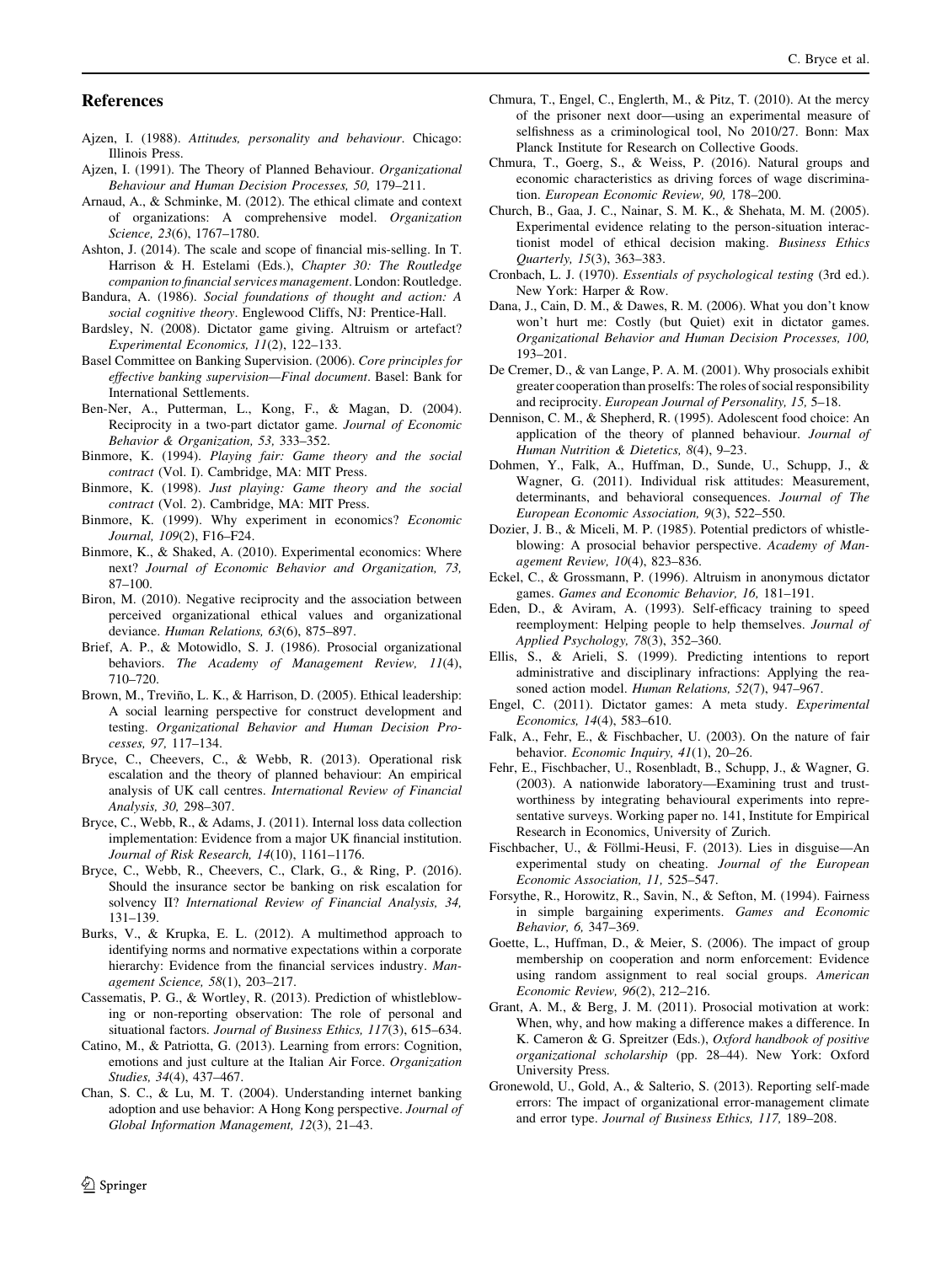- <span id="page-19-0"></span>Guth, W., Huck, S., & Ockenfels, P. (1996). Two-level ultimatum bargaining with incomplete information. An Experimental Study, Economic Journal, 106(436), 593–604.
- Haidt, J. (2000). The positive emotion of elevation. Prevention and Treatment, 3(3) posted March 7, 2000.
- Haidt, J. (2003). Elevation and the positive psychology of morality. In C. L. M. Keyes & J. Haidt (Eds.), Flourishing: Positive psychology and the life well-lived (pp. 275–289). Washington, DC: American Psychological Association.
- Hain, S. (2009). Managing operational risk: Creating incentives for reporting and disclosing. Journal of Risk Management in Financial Institutions, 2(3), 284–300.
- Hodgson, G. (2012). On the limits of rational choice theory. Economic Thought, 1(1) (Published online).
- Hoffman, E., McCabe, K., Shachat, K., & Smith, V. (1994). Preferences, property rights, and anonymity in bargaining games. Games and Economic Behavior, 7, 346–380.
- Hsu, M. H., & Chiu, C. M. (2004). Internet self-efficacy and electronic service acceptance. Decision Support Systems, 38(3), 369–381.
- IRM. (2012). Risk culture: Guidance from the Institute of Risk Management. London: Institute of Risk Management.
- Kahneman, D., Knetsch, Jack L., & Thaler, R. H. (1986). Fairness and the assumptions of economics. Journal of Business, 59, S285–S300.
- Kaplan, S. E., & Schultz, J. J. (2007). Intentions to report questionable acts: An examination of the influence of anonymous reporting channel, internal audit quality, and setting. Journal of Business Ethics, 71(2), 109–124.
- Kaplan, S. E., & Whitecotton, S. M. (2001). An examination of auditors' reporting intentions when another auditor is offered client employment. Auditing: A Journal of Practice & Theory, 20, 45–64.
- Kenny, K. (2014). Banking compliance and dependence corruption: Towards an attachment perspective. Law and Financial Markets Review, 8(2), 165–177.
- Khadjavi, M., & Lange, A. (2013). Prisoners and their dilemma. Journal of Economic behaviour and Organisation, 92, 163–175.
- Kish-Gephart, J. J., Harrison, D. A., & Trevino, L. K. (2010). Bad apples, bad cases, and bad barrels: Meta-analytic evidence about sources of unethical decisions at work. Journal of Applied Psychology, 95, 1–31.
- Kohlberg, L. (1969). Stage and sequence: The cognitive development approach to socialization. In D. A. Goslin (Ed.), Handbook of socialization theory and research (pp. 347–480). Chicago: Rand McNally.
- KPMG Forensic. (2009). Never again: Risk management in banking beyond the credit crisis. KPMG LLP, a Delaware Limited Liability Partnership.
- KPMG Forensic. (2013). Integrity survey. KPMG LLP, a Delaware Limited Liability Partnership.
- Kuenzi, M., & Schminke, M. (2009). Assembling fragments into a lens: A review, critique, and proposed research agenda for the organizational work climate literature. Journal of Management, 35(3), 634–717.
- Landis, S. K., Sherman, M. F., Piedmont, R. L., Kirkhart, M. W., Rapp, E. M., & Bike, D. H. (2009). the relation between elevation and self-reported prosocial behavior: Incremental validity over the five-factor model of personality. The Journal of Positive Psychology., 4(1), 71–84.
- Leaver, M., & Reader, T. (2016a). Human factors in financial trading: An analysis of trading incidents. Journal of the Human Factors and Ergonomics Society, 58(6), 814–832.
- Leaver, M., & Reader, T. (2016b). Non-technical skills for managing risk and performance in financial trading. Journal of Risk Research, 19(6), 687–721.
- Leeds, R. (1963). Altruism and the norm of giving. Merrill Palmer Quarterly of Behavior and Development, 9(3), 229–240.
- Lin, H. F. (2010). Applicability of the extended theory of planned behaviour in predicting job seeker intentions to use job-search websites. International Journal of Selection and Assessment, 18(1), 64–74.
- Ma, Q., & Liu, L. (2005). The role of internet self-efficacy in the acceptance of web-based electronic medical records. Journal of Organizational and End User Computing, 17(1), 38–57.
- Malhotra, N., & Mukherjee, A. (2004). The relative influence of organisational commitment and job satisfaction on service quality of customer-contact employees in banking call centres. Journal of Services Marketing, 18(3), 162–174.
- Martin, K. D., & Cullen, J. B. (2006). Continuities and extensions of ethical climate theory: A meta-analytic review. Journal of Business Ethics, 69(2), 175–194.
- Mayer, D. M., Nurmohamed, S., Treviño, L., Shapiro, D. L., & Schminke, M. (2013). Encouraging employees to report unethical conduct internally: It takes a village. Organizational Behavior and Human Decision Processes, 121, 89–103.
- McCabe, D. (2009). Enterprise contested: Betwixt and between the discourses of career and enterprise in a UK bank. Human Relations, 62(10), 1551–1579.
- Meglino, B. M., & Korsgaard, M. A. (2004). Considering rational self-interest as a disposition: Organizational implications of other orientation. Journal of Applied Psychology, 89, 946–959.
- Meglino, B., & Korsgaard, M. (2006). Considering situational and dispositional approaches to rational self-interest: An extension and response to De Dreu. Journal of Applied Psychology, 92(6), 1253–1259.
- Mesmer-Magnus, J. R., & Viswesvaran, C. J. (2006). Whistleblowing in organizations: An examination of correlates of whistleblowing intentions, actions, and retaliation. Journal of Business Ethics, 62(3), 227–297.
- Miceli, M. P., Near, J. P., Rehg, M. T., & Van Scotter, J. R. (2012). Predicting employee reactions to perceived organizational wrongdoing: Demoralization, justice, proactive personality, and whistle-blowing. Human Relations, 65(8), 923–954.
- Mikes, A., & Kaplan, R. S. (2013). Managing risks: Towards a contingency theory of enterprise risk management. Harvard Business School Working Paper 13-063.
- Miller, D. L., & Thomas, S. (2005). The impact of relative position and relational closeness on the reporting of unethical acts. Journal of Business Ethics, 61(4), 315–328.
- Moosa, I. A. (2007). Operational risk: A survey. Financial Markets, Institutions and Instruments, 16(4), 167–200.
- Morrison, E. W. (2011). Employee voice behavior: Integration and directions for future research. Academy of Management Annals, 5(1), 373–412.
- Naef, M., & Schupp, J. (2009). Measuring trust: Experiments and surveys in contrast and combination. SOEP papers on Multidisciplinary Panel Data Research, Vol. 167, DIW Berlin, The German Socio-Economic Panel (SOEP).
- Nunnally, J. C., & Bernstein, I. H. (1994). Psychometric theory (3rd ed.). New York: McGraw-Hill.
- Palermo, T., Power, M., & Ashby, S. (2016). Navigating institutional complexity: The production of risk culture in the financial sector. Journal of Management Studies. doi:[10.1111/joms.12241](http://dx.doi.org/10.1111/joms.12241).
- Pavlou, P. A., & Fygenson, M. (2006). Understanding and predicting electronic commerce adoption: An extension of the theory of planned behaviour. MIS Quarterly, 301(1), 115–143.
- Peterson, D. K. (2002). Deviant workplace behavior and the organization's ethical climate. Journal of Business and Psychol $ogy, 17(1), 47-53.$